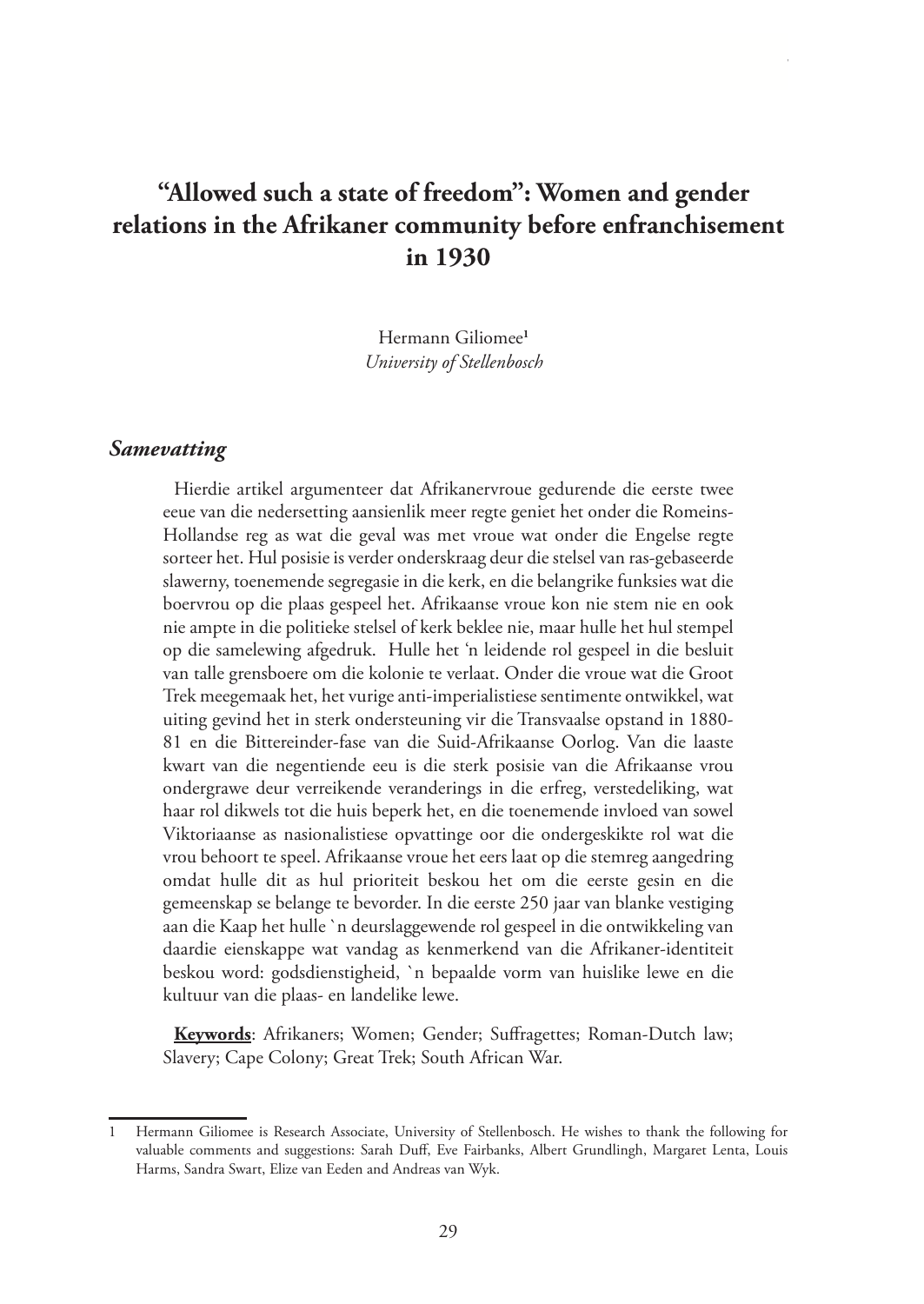#### **Introduction**

Despite a significant advance in gender studies the history of women before the extension of the vote to white women in 1930 remains a neglected field. This is particularly true of Afrikaner women.<sup>2</sup>

The main reason for the lack of attention to women is the absence of diaries, letters and other written records at a time when rates of literacy were low generally and extremely low for women.**<sup>3</sup>** Historians have not deliberately suppressed the role of women in the history of the Afrikaners, but because of the absence of documentation they have missed a lot. Significantly it was not a trained historian but Karel Schoeman, a novelist, who, in a series of biographies of extraordinary woman, highlighted the important role of women in pre-industrial South Africa.<sup>4</sup>

This article analyses the status of Afrikaner women with particular reference to institutional factors such as the law of inheritance, slavery, and church membership. It also discusses the role Afrikaner women played in the rise of racial domination and anti-imperialism in pre-industrial South Africa. It ends with a brief discussion of the responses of Afrikaner women to the campaign for the vote for women in South Africa.

The article sketches only the broad picture. For a full picture new primary research on themes such as divorce and manumission is needed.

#### **English and Roman-Dutch law**

An investigation should start with a brief comparison between the English law of inheritance and family law, and Roman-Dutch law.

<sup>2</sup> From the late eighteenth century the term Afrikaners was widely used for colonists of Dutch, German and French descent. During the nineteenth century the term was sometimes restricted to white Dutch or Afrikaansspeaking people living in towns, while the farming population was called Boers. To simplify matters, I refer to all white colonists that spoke Dutch or a form of Dutch as Afrikaners. See "Dagboek van Oskar Hintrager", *Christiaan de Wet Annale*, 2, 1973, p. 28.

<sup>3</sup> For an analysis of the extant documents written by women in the Cape Archives see EH Raidt, *Historiese Taalkunde: Studies oor die geskiedenis van Afrikaans* (Johannesburg, University of Witwatersrand Press, 1994), pp. 1750-216. It finds that women, compared to men, wrote in a much more 'natural', unforced and chatty style *(geselserig)*.

<sup>4</sup> K Schoeman's biographies include: *Olive Schreiner: `n Lewe in Suid-Afrika, 1855 – 1881* (1989); *Die wêreld van Susanna Smit, 1799-1863* (1995); *Dogter van Sion: Machtelt Smit en die 18de-eeuse samelewing aan die Kaap, 1749-1799* (1997) and *Armosyn van die Kaap: Die wêreld van `n slavin, 1652-1733* (Cape Town, Human and Rousseau, 2001).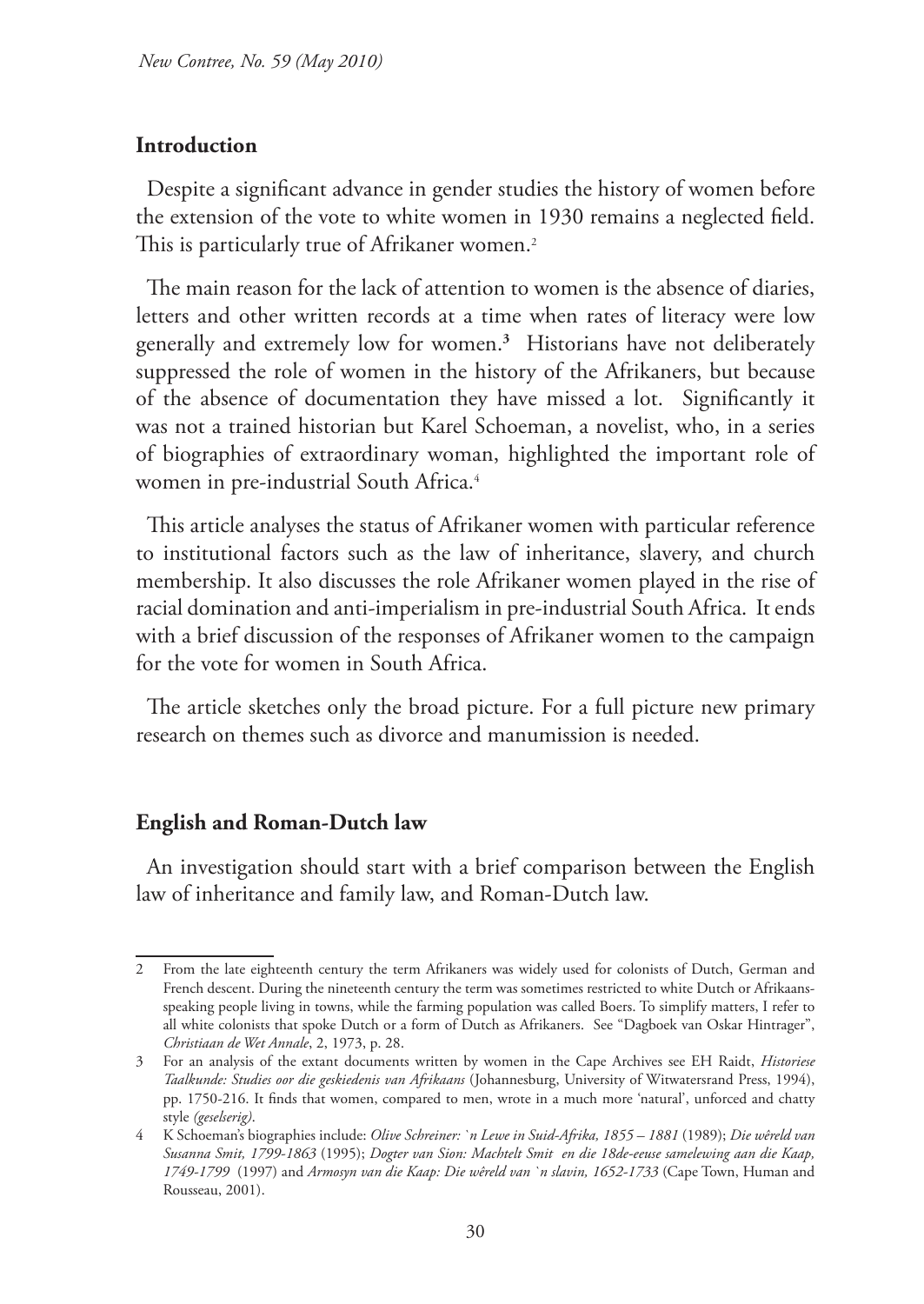# *English law*

Marriage in English law was all about property, with the husband becoming the owner of the wife's moveable property. The wife lost all claims to it even if she survived him. A recent study states bluntly that English women enjoyed a status only a little higher than slaves. A husband could beat her as long as the stick was not thicker than his thumb.<sup>5</sup> The historian Edmund Morgan formulated the position of women in the American colonies as follows<sup>6</sup>:

Women were excluded from any share in formal public power and even in the privacy of the family. A woman's very identity was subsumed in her husband's; any property she brought into the marriage was his, any debt she owed was his, almost any tort she committed was his.

Under the rule of primogeniture, applied in England and her colonies, the eldest son inherited everything. People in England did, however, have testamentary freedom, and they could leave money and estates to daughters if they so wished, provided that there was no entail. But there was a strong tendency to favour males. What Jane Austen refers to as "a daughter's share" was characteristically a small proportion of the total estate.<sup>7</sup>

# *Roman Dutch law*

The Roman Dutch Law, applied in the Netherlands and also at the Cape, went further than other legal codes in recognising that all free people –- men and women -- had rights. In the words of the great jurist Voetius, it preserved equality and bound the citizens equally. This "legalized egalitarianism" had profound social and political consequences. Among its expressions were a lack of respect for the aristocracy and officialdom; a weakness of ecclesiastical authority; and the absence of clearly demarcated hierarchies.<sup>8</sup>

<sup>5</sup> M Waller, *The English Marriage* (London, John Murray, 2010) back cover.

<sup>6</sup> E Morgan, "Subject women", *New York Review of Books*, 31 October1996, 67. Morgan discusses here the following books: C Berkin, *First generation: Women in colonial America* (New York, Hill and Wang, 1996) and MB Norton, *Founding mothers and fathers: Gendered power and the forming of American society* (New York, Knopf, 1996).

<sup>7</sup> I wish to thank M Lenta for some of the points in this paragraph. A recent biography of J Austen (1775- 1815), author of *Pride and prejudice* and other novels, is by D Nokes, *Jane Austen: A life* (Berkeley, University of California Press, 1998).

<sup>8</sup> J Israel, "A Great, Neglected Victory"*, New York Review of Books,* 8 April 2010, p. 44. See also S Schama, *An embarrassment of riches: An interpretation of Dutch culture in the golden age* (London, Fontana, 1987), pp. 405- 06.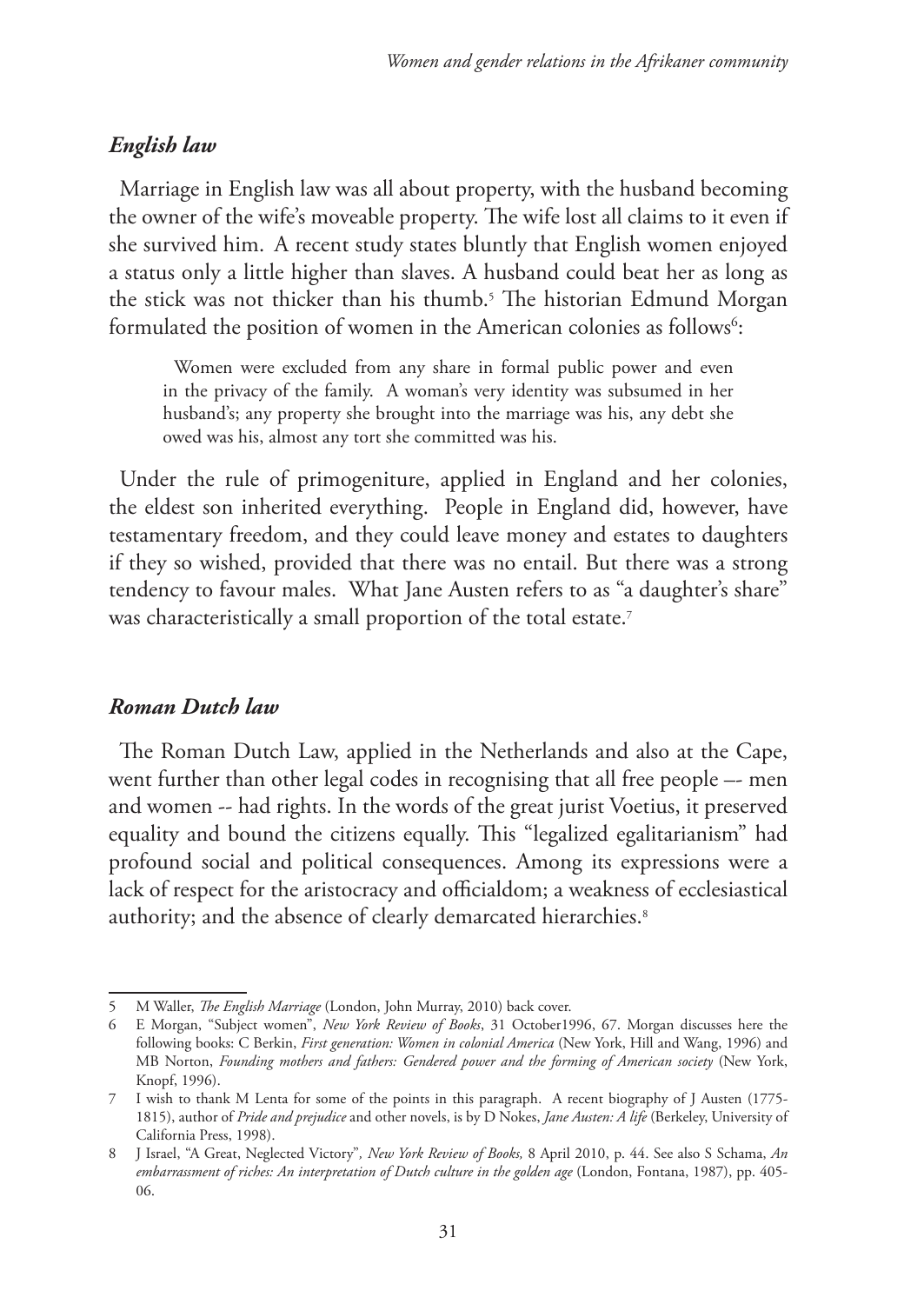Although Britain became master of the Cape Colony early in the nineteenth century, it did not abolish Roman Dutch law, except for some amendments to the criminal law. Roman Dutch Law was virtually the only legal system in Europe that retained universal community as the basis of matrimonial property, with each partner's portion merging into the common property. The rule of partible inheritance, applied when one of the partners died, stood in stark contrast to the primogeniture rule. Under partible inheritance, the surviving partner retained half the estate and each child, regardless of sex, inherited an equal portion of the rest. These inheritance portions could be changed in a will but this rarely happened, and no spouse or child could be disinherited of more than half his or her "legitimate portion". The British authorities disliked it but because the Dutch colonists at the Cape considered partible inheritance as an intimate part of their culture, they were reluctant to change it.<sup>9</sup>

No farm could be subdivided under the loan farm system that held sway under the Dutch East Indian Company, but the surviving spouse and the children received their share of the property, including the slaves. Afrikaner women normally outlived their partner and many widows gained control over substantial amounts of property consisting of both land and slaves.10 It gave rise to what has been called a "widowarchy". A widow who had been left half the estate of a farmer could consider the options for a subsequent marriage just as an astute modern investment manager today would. Many widowed Cape women remarried several times, accumulating a small fortune.<sup>11</sup>

The Roman-Dutch law of inheritance also had another important effect. Since each child, regardless of sex, had to receive his "legitimate portion" parents were compelled to divide the farms among them. The subdivision of farms into uneconomical units was widespread. Many families ended up in chronic debt as a result of mortgaging of land in order to pay out the younger sons and daughters. Often entire farms were sold and the proceeds divided, forcing sons to seek new land elsewhere or become *bywoners*.

<sup>9</sup> L Guelke, "Freehold farmers and frontier settlers", R Elphick and H Giliomee eds., *The shaping of South African Society* (Middletown, Wesleyan University Press, 1988), p. 81.

<sup>10</sup> W Dooling, *Slavery, emancipation, and colonial rule in South Africa* (Pietermaritzburg, University of KwaZulu-Natal Press, 2007), pp. 31-41.

<sup>11</sup> Tannie Sannie, a crass character in Olive Schreiner's *Story of an African farm*, had inherited a farm from her deceased husband, and was planning to marry a young man in a loveless match. See also R Shell, *Children of bondage: A social history of the slave society at the Cape of Good Hope* (Johannesburg, University of Witwatersrand Press, 1994), pp. 289-292.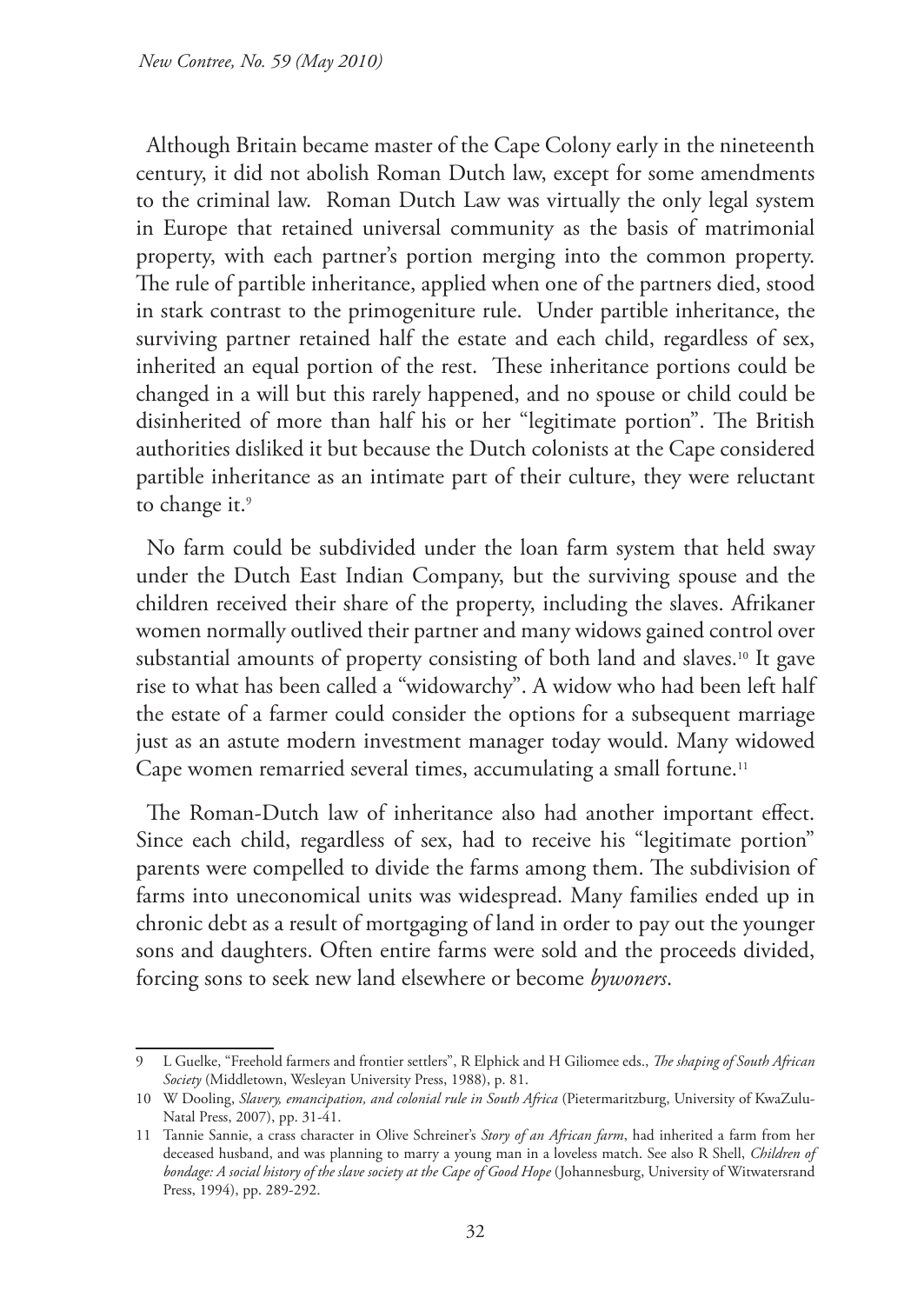The divorce law that was applied in most of the Netherlands and also at the Cape strengthened the position of women. It provided for several legitimate reasons for divorce or a separation of table and bed, which effectively annulled the marriage. Among the reasons were adultery, malicious desertion and gross physical cruelty. In the case of divorce, the wife received half of the estate. The wife could also recover the moveable assets donated by a husband to a concubine.12

The status of women under Roman Dutch law should not be exaggerated, as is revealed by the indignant reaction of Petronella van Heerden, perhaps the first Afrikaner feminist, who came of age just after the South African War. She wrote: "She is classified among children and idiots, when she marries she becomes a minor; she has no control over her things and children, and she could do nothing without the permission of her husband."13

While hyperbolic, it is not devoid of some truth. A woman who married within community of property in most respects acquired the status of a minor and was subject to the authority of her husband. A father had the final say over the children. There were indeed few legal limits on a husband to dispose of common assets or to discharge debts out of the common assets during the existence of the marriage.

#### **First generation women**

The married European women of the first generation were primarily drawn from the Netherlands and their numbers were later supplement by Huguenot refugees from France. In addition, manumitted slave women made up a sizeable proportion of married women during the seventeenth century.

## *Dutch women*

Women in the Netherlands could sign commercial contracts and notarised documents and could carry on a trade, business, or profession without the express consent of their husbands. They were closely involved with their

<sup>12</sup> AH van Wyk, "The power to dispose of assets of the universal matrimonial community of property: A study in South African law with excursions on the laws of Brazil and the Netherlands" (PhD., Leiden University, 1976), pp. 110, 195-213, 262.

<sup>13</sup> P van Heerden, *Die sestiende koppie* (Cape Town, Tafelberg, 1965), p. 7.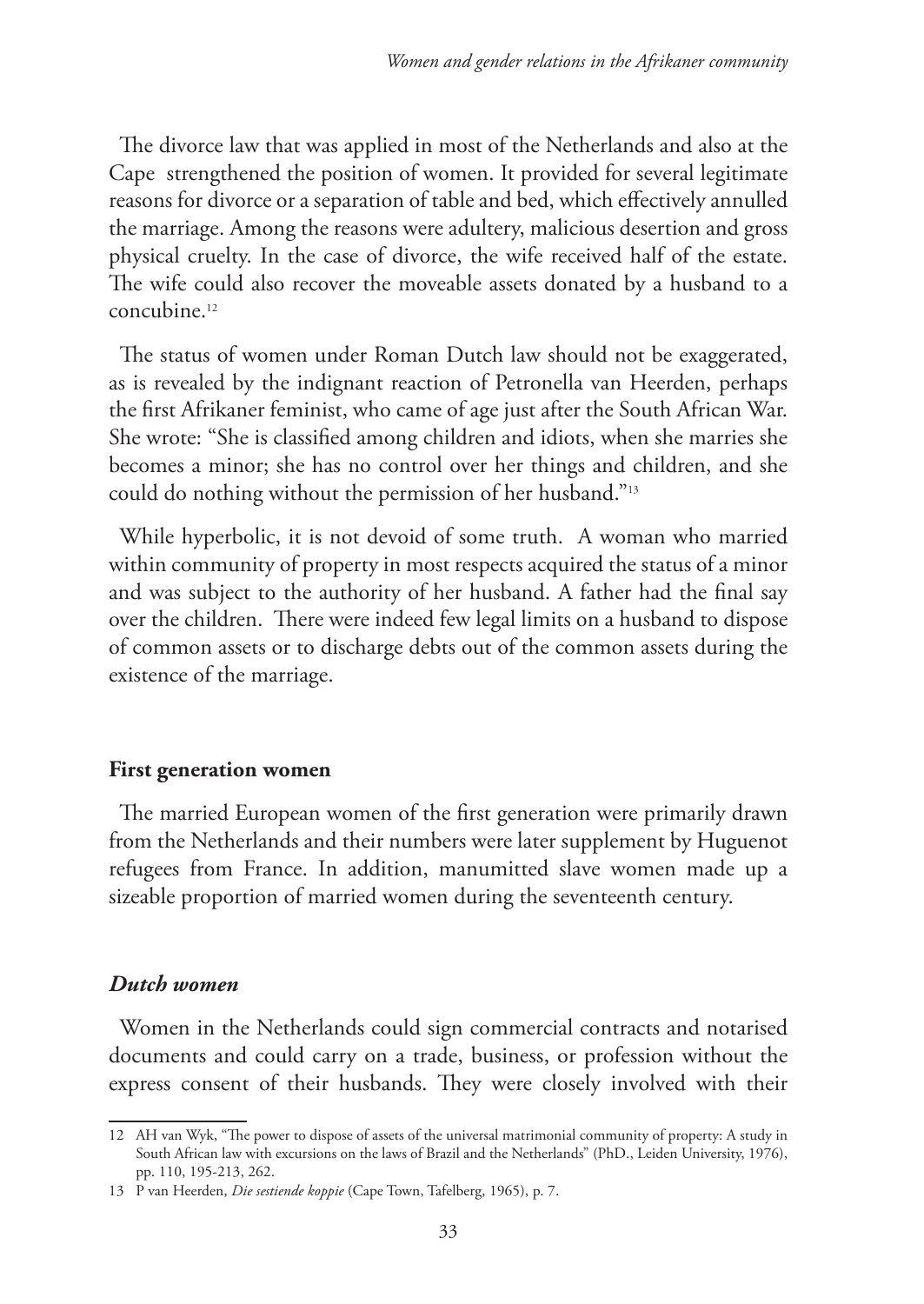husbands' jobs, particularly if he was in business or commerce, often enjoying full recognition for their role.<sup>14</sup> Many of the first Dutch women at the Cape were from orphanages, but they were not unaware of the relatively strong position of women in the Netherlands. Women could not hold what was called a burgher office, like that of *heemraad*, or an ecclesiastical office, like that of a minister or elder, but when they married burghers they shared the general status of burghers. Their children were considered burghers as well under the Roman Dutch law, which decreed that women enjoyed the status of their husband.

European women at the Cape quickly became active in the hectic trade that characterised the port city. Women received licenses to keep guesthouses or taverns or to engage in any other business. C.P. Thunberg, who visited the Cape during the 1770s, wrote: "If the father does not trade, but carries on some handicraft business, his wife, daughter or son must."<sup>15</sup>Some European travellers to the Cape were shocked by the rough methods lower class women used to escape from poverty. One wrote: "Many of the evil burghers and burgher women (who had come out in male attire as stowaways) milk the poor sailors not only of every penny they own, but when cash runs short seize on anything else they possess."16

# *French women*

There is no evidence of a distinctive influence exerted by French Huguenot women but they had behind them a traumatic history of religious persecution and political struggle. It was likely to make them more fiercely determined to resist an unjust authority. Without a fatherland to which to return, the Huguenots had to take root or go under. Simon van der Stel, governor at the Cape, soon became disenchanted with the French immigrants, describing them as insolent and inclined to plotting.<sup>17</sup>

The Huguenots greatly strengthened the pattern of white endogamy that was becoming established. When the first party arrived at the Cape in 1688 there was still a severe shortage of European women in the settlement, prompting

<sup>14</sup> K Schoeman, *Armosyn van die Kaap: Voorspel tot Vestiging, 1415-1651* (Cape Town, Human & Rousseau, 1999), pp. 251- 254.

<sup>15</sup> CP Thunberg, *Travels at the Cape of Good Hope, 1772 -1775* (Cape Town, Van Riebeeck Society, 1986), p. 36.

<sup>16</sup> F Valentyn, *Description of the Cape of Good Hope, 1726* (Cape Town, Van Riebeeck Society, 1971), p. 209.

<sup>17</sup> P Coertzen, *Die Hugenote van Suid-Afrika* (Cape Town, Tafelberg, 1988), p. 94.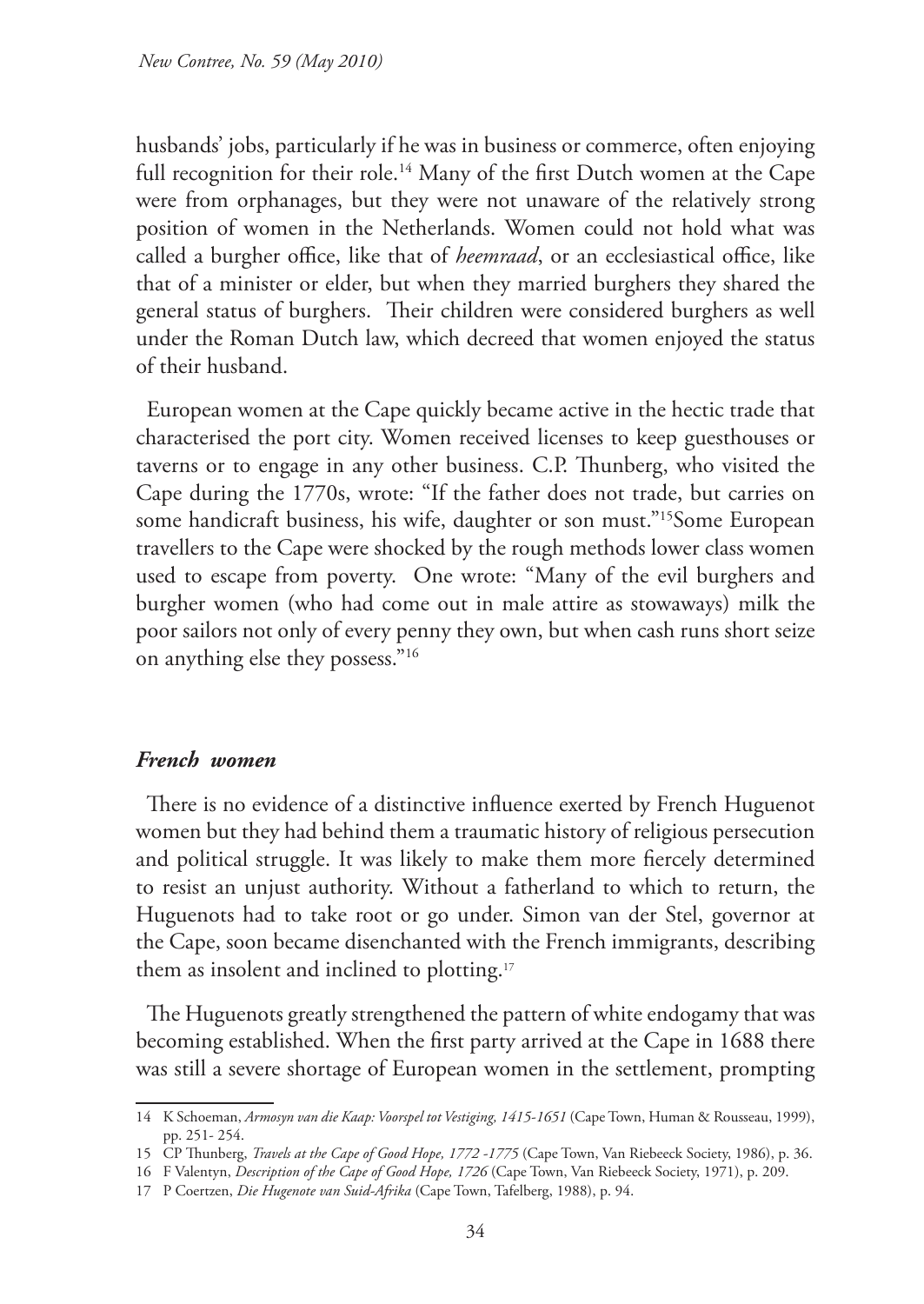many men to take half-caste slaves as brides or a stable partner outside of wedlock. The Huguenots, by contrast, were generally already married when they arrived, and their daughters young and fecund. A cursory glance would show that a surprisingly large proportion of the established Afrikaner families had a Huguenot as *stammoeder*. 18

Between 1705 and 1707 women were prominent in the struggle of the farming burghers against the governor, Willem Adriaan van der Stel, and other high officials. In violation of the firm Company policy some officials farmed for the market, increasingly squeezing the burghers out. Discontent and rebelliousness became rife in the Cape district and Stellenbosch district. The *landdrost* Johannes Starrenburg, a well-read and well-travelled man who knew his Cicero, Cassius and Grotius, was deeply disturbed by what he saw as the open contempt the burghers displayed towards the government. He was most upset by a demonstration in 1706 in the town where some burghers danced around him, vowing that they would not abandon the struggle. He took refuge in his house, where he wrote to Van der Stel: "[The] women are as dangerous as the men and do not keep quiet."19 The stiff resistance persuaded the Company directors in the Netherlands to recall Van der Stel and other officials.

#### *Slave-born women*

Although there was a correspondence between legal status, colour and religious identity, there was no rigid racial division, particularly during the first seventy-five years of Company rule. People of mixed racial origins were prominent both as burghers and free blacks and did not appear to suffer any racial discrimination. The frequent racial mixing was due in the first place to the huge gender imbalance in the white population. By 1700 there were in the Cape district twice as many men as women in the adult burgher population, and, in the interior, the ratio was three to one. Marriages between white men and fair-skinned non-white women were common during the first seventyfive years. Many stable mixed liaisons occurred outside wedlock, and there was also large-scale sex miscegenation in the form of casual sex, especially

<sup>18</sup> E-mail communication of author with HC Viljoen, Chairman of the Huguenot Society of South Africa, 5 August 2010. A fairly comprehensive list of South African *stamvaders* and *stammoeders* (available at: http.www. stamouers.com/).

<sup>19</sup> GD Scholtz, *Die ontwikkeling van die politieke denke van die Afrikaner* (Johannesburg, Voortrekkerpers, 1967), vol. 1, p. 241.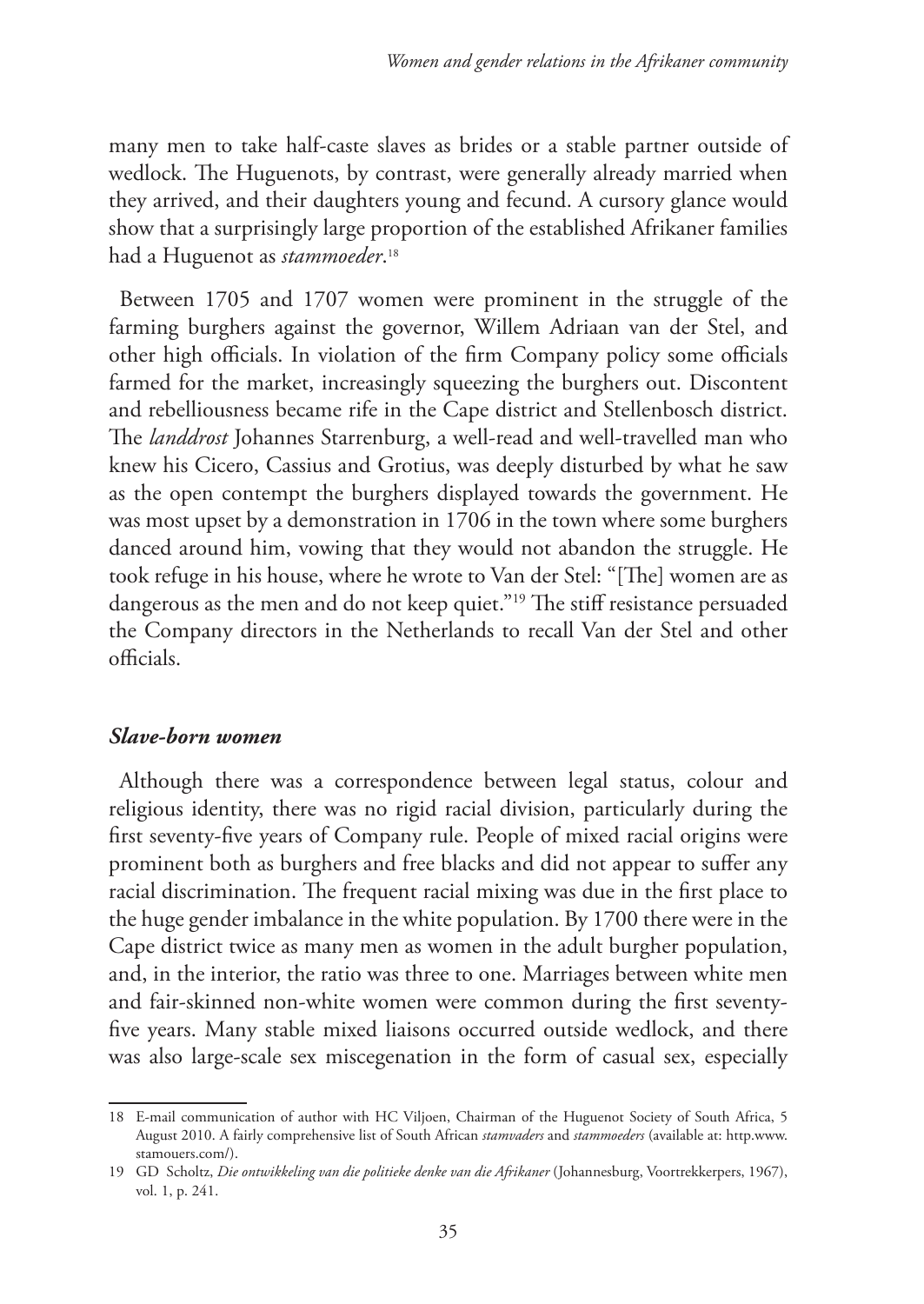in the slave lodge frequented by local European men as well as sailors and soldiers.

JA Heese, a genealogical researcher, has estimated that seven per cent of Afrikaner families have a non-European *stammoeder* or progenitress.20 During the early years the situation was fluid enough for some children born from unions of non-Europeans parents to be accepted into the European community. There were two particularly striking cases. The slave Armosyn Claasz was born in 1661 at the Cape. Her mother was presumably a slave from the west coast of Africa, the identity of her father unknown. She gave birth to the children of four different fathers in the Company's slave lodge, some described as *halfslag* (half-caste), which means that the father was white. Many of these children and their descendants were absorbed in what became prominent Afrikaner families, like the Volschenk, Coorts, Du Plessis, Pretorius, Horn, Myburgh and Esterhuyzen families.

The other case relates to the liaison between Louis of Bengal and Lysbeth van de Caab, both considered non-European. Three daughters were born out of this liaison, and Lysbeth had two daughters from another relationship with a European. All the children entered into relationships, either marital or extramarital, with Europeans, and most of their descendants were absorbed into the Afrikaner community of today. The families most directly involved were the Brits, Van Deventer, Slabbert, Fischer, and Carstens families.<sup>21</sup>

Genealogies include a few instances of European women marrying non-Europeans. The most striking case was that of Marguerite de Savoye, the daughter of Huguenot parents, who in 1690 married Christoffel Snyman, who, according to oral tradition, made a living from pruning vineyards. He was the son of Anthony of Bengal and a similarly non-white mother. The well-known Snyman family is descended from them. Another case was that of Maria Roos, who, in 1794 married David Simon Hoon, the son of a slave from Madagascar and his wife, Rachael, of Indian descent. Other "coloured" males entered "white" society, including the progenitors of the Antonissen, Jonker, Jacobs and Serfontein families.<sup>22</sup>

<sup>20</sup> JA Heese, *Die herkoms van die Afrikaner* (Cape Town, Balkema, 1971).

<sup>21</sup> HF Heese, *Groep sonder grense: die rol en status van die gemengde bevolking aan die Kaap, 1652-1795* (Bellville, University of the Western Cape Institute for Historical Research, 1984); JL Hattingh, 'Die blanke nageslag van Louis van Bengale en Lijsbeth van de Kaap', *Kronos*, 3 (1980), pp. 5-51.

<sup>22</sup> HF Heese, *Groep sonder grense,* pp. 6, 20-1, 41, 45, 53-54.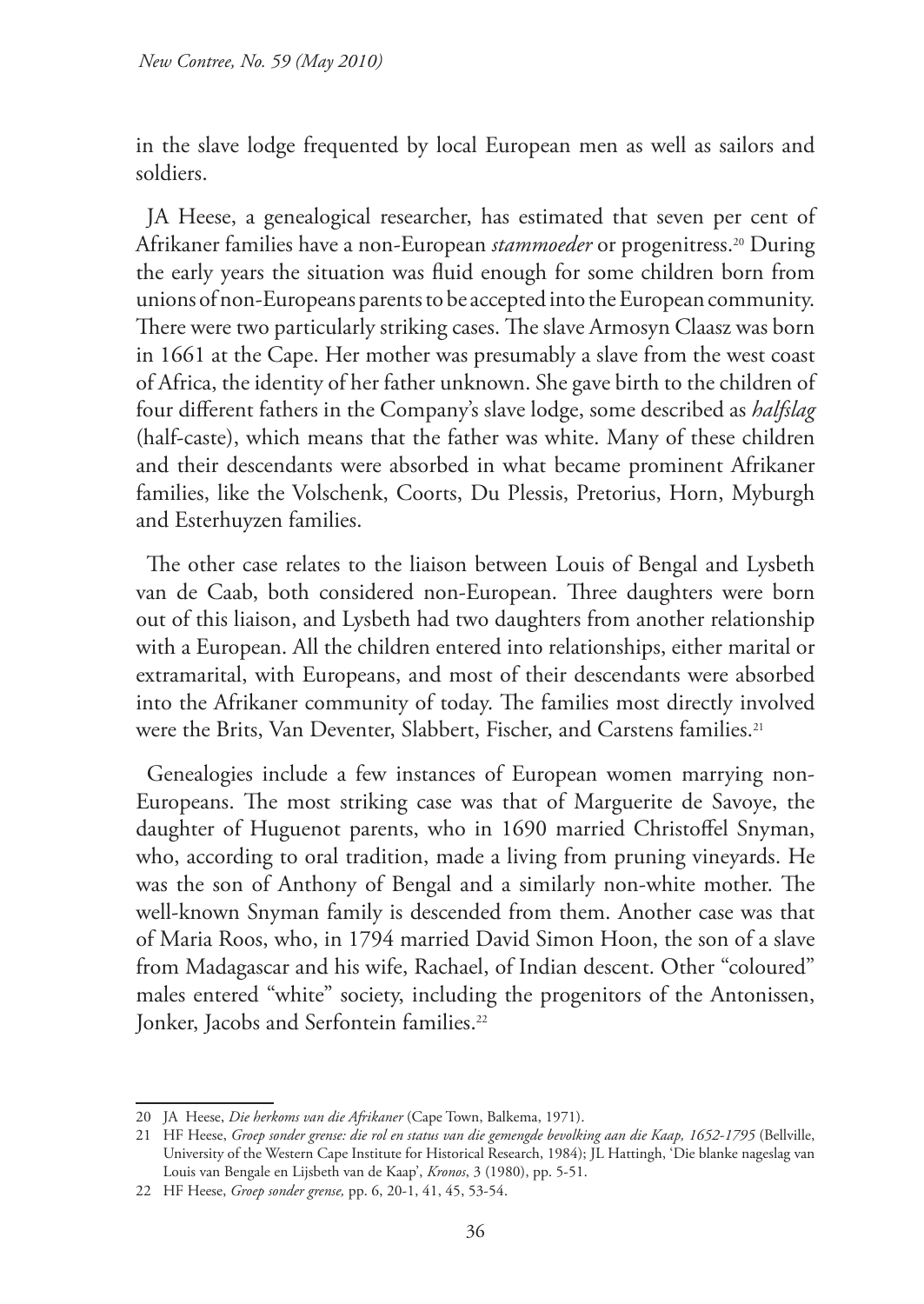## **Confident women**

From an early stage the European women at the Cape displayed a considerable degree of social self-confidence. Girls not only shared equally with their brothers in the estates of their parents, but also received the same primitive education. Women did not show undue respect to people in political or clerical office. Some of the visitors to the Cape expressed the view that they were more intelligent than the male burghers and better informed.<sup>23</sup>

The pattern of women acting as a strong force in the family became firmly established in the agrarian Western Cape rather than the port city. Slave owners on farms or small settlements allowed very little manumission and slave baptism in order to enhance their control over their slaves. Consequently the numbers of slave women that could compete with European women as stable partners of European men remained extremely small.

OF Mentzel, an astute German who lived at the Cape for most of the 1730s, considered the Cape Town women too glib and status-conscious. By contrast, the women in the patriarchal community of the rural Western Cape impressed him. He wrote that a girl was not pampered but often put to work in both the house and in the fields. She "looked everybody straight in the eye … and [was] unabashed." As married women they "understand more about their husband's business than the latter do themselves; when this is not the case the affairs are seldom well conducted."24

He passed this general judgement:<sup>25</sup>

In general, farmwomen surpass the men in nature and intelligence, good behaviour and ability to understand anything, wherefore they are almost always held in higher esteem by the Europeans than the women of Cape Town. They are unusually industrious, good housekeepers, and excellent mothers. They are not so ambitious as the townswomen; they do not quarrel over precedence, and it is immaterial to them whether they are seated at the table to the left or the right, or whether they were served first or last.

<sup>23</sup> K Schoeman, *Dogter van Sion: Machtelt Smit en die 18de-eeuse samelewing aan die Kaap*, 1749 – 1799 (Cape Town, Human and Rousseau, 1997), pp. 51-56.

<sup>24</sup> OF Mentzel, *Description of the Cape of Good Hope* (Cape Town, Van Riebeeck Society, 1944) vol. 3, pp. 58, 103, 112-13, 120.

<sup>25</sup> OF Mentzel, *Description of the Cape*, vol. 3, p. 120.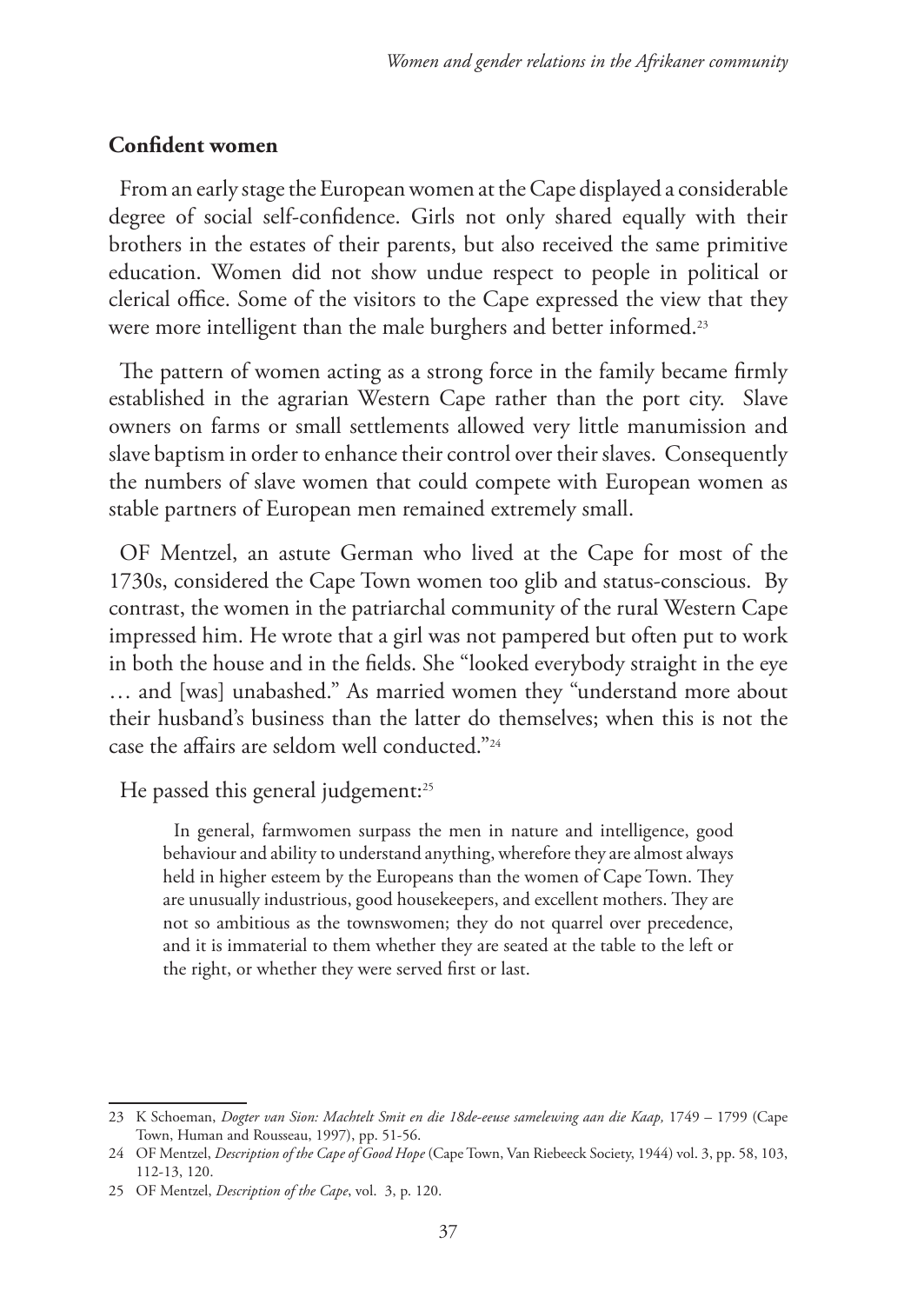By contrast, Robert Semple, the son of a British merchant who visited the Cape in the early nineteenth century, expressed a favourable impression of the women of the town. He wrote<sup>26</sup>:

There exists not at all at the Cape that marked difference in the manners of the two sexes that we find in Europe. In conversation the women are free and unreserved, and very often listened to, but make use of expressions by no means to be reconciled with English ideas of decency and propriety. They are not the disciples, they might be the models of, the school of Mrs Mary Wollstonecraft, they call everything by its right name, and seem in general to think that actions which men might perform with impunity ought equally to be allowed to themselves.

Often called the first British feminist, Wollstonecraft argued that women were naturally equal to men but only appeared to be unequal due to a lack of education. In her *Thoughts on the education of daughters* she argued that the mind was not tied down or dictated by gender, and that the pace of learning had to be adapted to each pupil, regardless of sex.<sup>27</sup>

Some of the Afrikaner women in Cape Town enjoyed considerable free time because they left the task of suckling and rearing a child to a slave woman.<sup>28</sup> A visitor wrote: "They [the Afrikaner women] seldom suckle their children, the most prevailing practice is to consign them over in a manner to a faithful female slave who suckles them, overlooks them, brings them up, and in a word becomes a second mother" 29 The practice made it possible for the biological mother to ovulate sooner and have children at shorter intervals. Thus wetnurses and nannies shared the burden of the prodigious growth of the burgher population at the Cape. Wet-nursing was controversial and it was certainly frowned upon in Holland. Some historians argue that it was widespread at the Cape.30 Analyses of the pattern of manumission show that it was European women rather than men who manumitted slave women who had been wetnurses or "foster mothers."31

<sup>26</sup> R Semple, *Walks and sketches*, pp. 31-32.

<sup>27</sup> F MacCarthy, "The first femininst", *New York Review of Books*, 1 December 2005, p. 56. Wollstonecraft lived from 1759 to 1797.

<sup>28</sup> R Shell, *Children of bondage*, pp. 289-329.

<sup>29</sup> R Semple, *Walks and sketches*, p. 30.

<sup>30</sup> A Bank argues that Shell exaggerates the incidence of wet-nursing. See his "Slavery without slaves", *South African Historical Journal*, 33, 1995, pp. 190-191.

<sup>31</sup> R Shell, "'Tender ties': The Women of the Cape Slave Society", *Societies of Southern Africa,* papers presented at the Institute of Commonwealth Studies, University of London, vol .17 (1992), p. 14.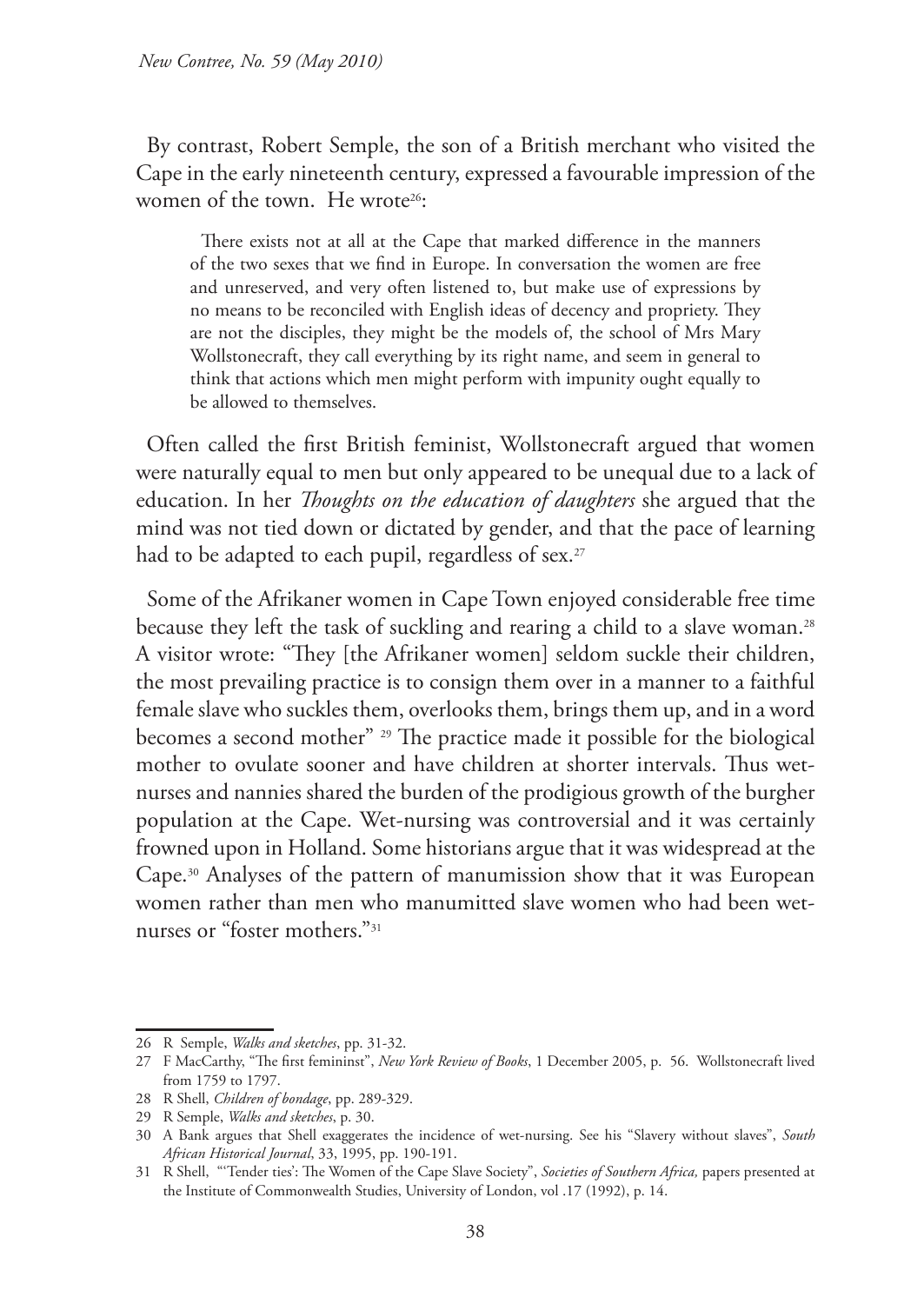Slavery was not widespread on the frontier and life here was much tougher for women. A traveller offered a glimpse of what settling in the deep interior entailed32:

A soldier living in a tent during a campaign is not so badly off as a young couple who settle in such a distant wilderness isolated from all human society … Imagine the situation when such a wife should in time become pregnant, and have no assistance other than that of a Hottentot woman, without being able to understand one another.

But except for the poorest households women could rely on servants to perform most of the mundane tasks of the household.

#### **Marriage and divorce**

Parties who wanted to marry had to appear before the Matrimonial Court. The court, consisting of four commissioners (two officials and two burghers), sat in Cape Town. The court enquired the following of them: (i) if they appeared voluntarily (ii) whether they were perfectly free to marry (iii) if their parents were alive and had given their consent in the case of men under 21 years and women under 18, and (iv) if they were related to each other. If the Commissioners were satisfied the banns were published and the celebration of the marriage took the form of a religious ceremony in the church.<sup>33</sup>

 The right under Roman Dutch law for a woman to file for divorce under certain circumstances protected women against an abusive husband. In the Netherlands both the state and the Reformed Church viewed marriage and the family as the bedrock of ordered society and neither was in favour of divorce, except in extreme cases. In the eighteenth century, however, there was an explosion of separation suits in the Netherlands.<sup>34</sup> It is not known what the divorce rate was, but a visitor to the Cape declared: "Most domestic quarrels have their set and fixed remedies provided by the law. If a husband and a wife disagree, it is easy [for them] to separate."35

At the Cape there were always married European men prepared to risk divorce by having sexual relations with slaves. There was the case of Willem

<sup>32</sup> OF Mentzel, *Description*, vol. 3, p. 120.

<sup>33</sup> G Botha, *Social life in the Cape colony* (Cape Town, Struik, 1973)*,* pp. 50-51.

<sup>34</sup> S Schama, *Embarrassment of riches*, p. 406.

<sup>35</sup> R Semple, *Walks and sketches*, p. 28.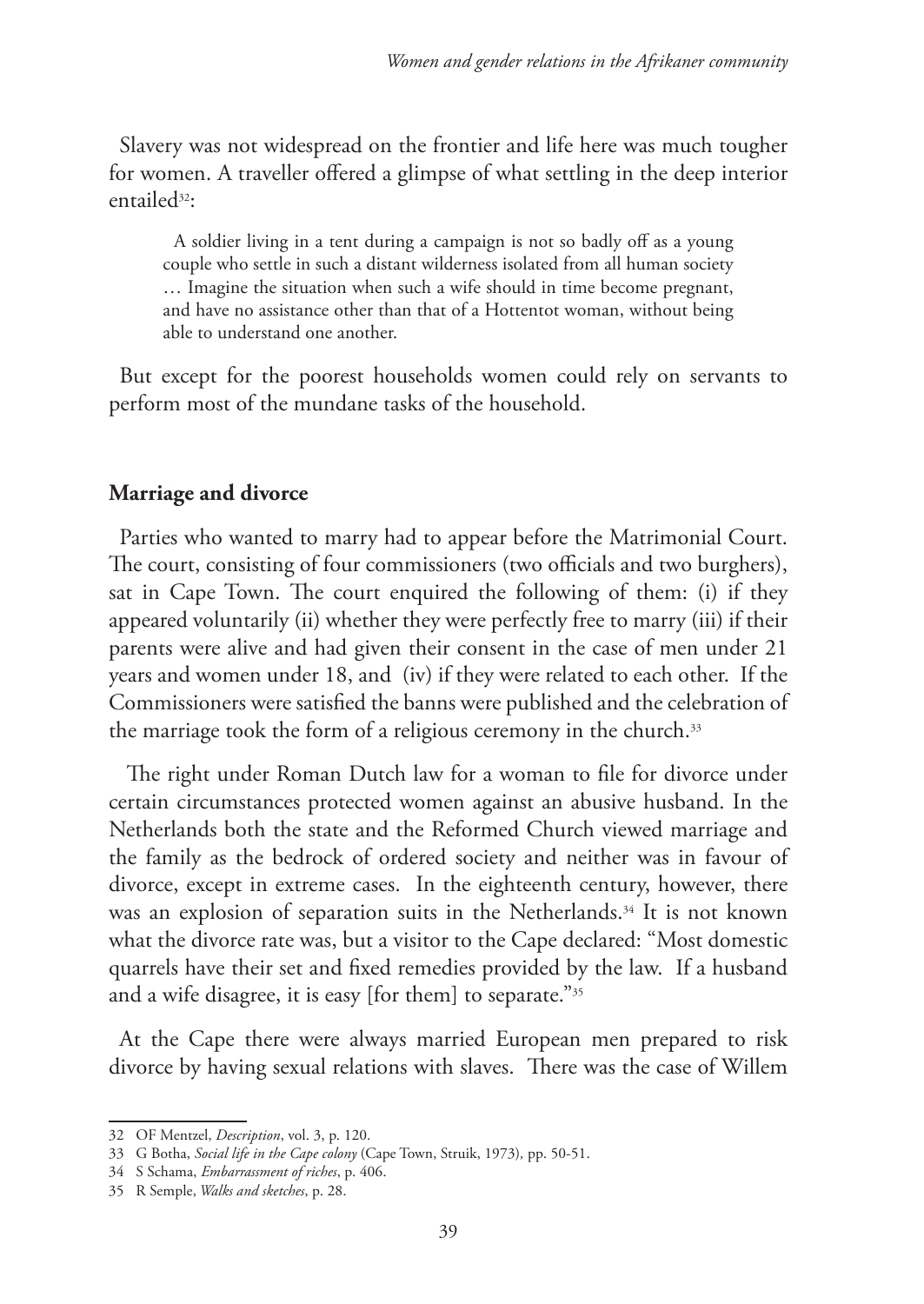Messink, a brewer, who early in the eighteenth century carried on affairs with slaves in the household. His wife was unable to get a divorce settlement.<sup>36</sup> However, this happened before endogamous marriages between Europeans had become the social bedrock of society, particularly outside Cape Town. A little more than a century later there was a quite different outcome in the case of Carel Greyling. His slave, Clara, gave birth to a child, believed by his wife to be Carel's. He tried to shift the blame to his son, but his wife left him immediately. She asked for, and received, an order for the dissolution of her marriage and a property settlement.<sup>37</sup>

A woman living on an isolated farm who did not enjoy active support from her parents or siblings would find it difficult to take on a husband who had sexual relations with slave women. Pamela, the wife of Galant, a slave who led a rebellion in the Koue Bokkeveld in 1825, had to sleep in the bedroom of Willem van der Merwe, his master. No mention was made in the court record of how Pamela or Van der Merwe's wife reacted to this. The rebel slaves killed Van der Merwe and a few other white men but did no harm to the white women.38

#### **The Cape and Brazil compared**

To highlight the place of white women in Cape society it can for example be compared to another slave society, namely Brazil. The Portuguese law, applied in Brazil, recognized universal property as the basis of matrimonial property, but in the Catholic Church no divorce was possible. A European woman could do little if her husband wanted to bring the offspring of a liaison with a slave into the household and have them baptised in the church. In the words of the great scholar Gilberto Freyre, the family of settlers in Brazil was enlarged by great numbers of "bastards and dependants, gathered around the patriarchs, who were more given to women and possibly a little more loose in their social code than the North Americans were." 39 One has to allow for the fact that Freyre was engaged in the ideological project of making Brazilians

<sup>36</sup> N Penn, *Rogues, rebels and runaways: Eighteenth-century Cape characters* (Cape Town, David Philip, 1999), pp. 9 -72.

<sup>37</sup> J Mason, "'Fit for freedom': The Slaves, slavery and emancipation in the Cape Colony, South Africa", (Doctoral diss., Yale University, 1992), p. 215.

<sup>38</sup> P van der Spuy, '"Making Himself Master': Galant's Rebellion Revisited", *South African Historical Journal*, 34 (May 1996), pp. 20-21.

<sup>39</sup> G Freyre, *The Masters and slaves: A study in the development of Brazilian civilization* (New York, Knopf, 1956), p. 349.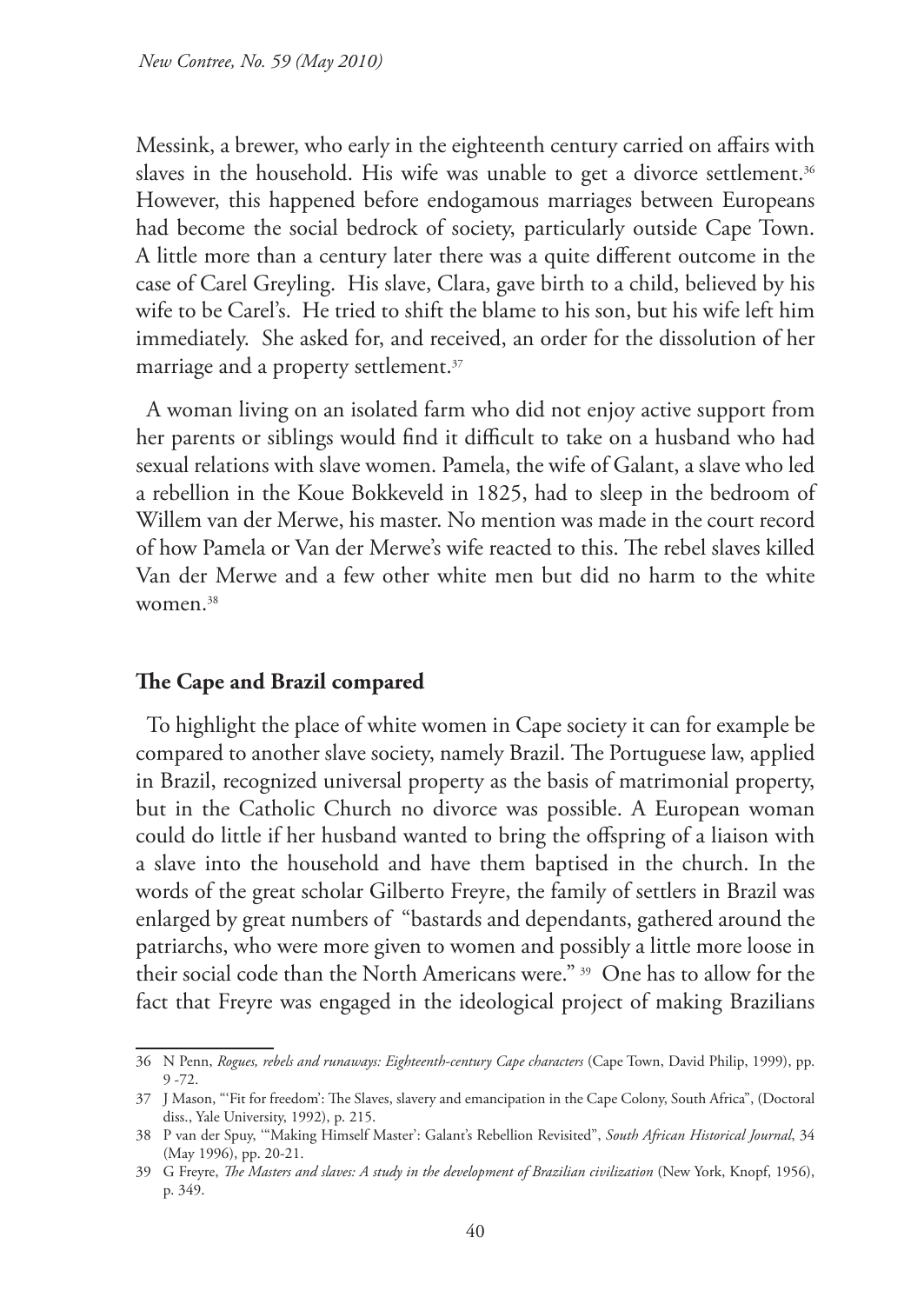proud of the heritage of racial mixture, but for at least some parts of Brazil, like Pernambuco, his description appears to be accurate.

During the first seventy years of the Cape settlement many European men married slave women who had been freed. As noted before, this had declined sharply by 1730, but sex outside the marriage between European boys or men and slave women was rife. Writing about the Cape, Mentzel reported that European boys more often than not got entangled with a slave belonging to the household without incurring the wrath of their parents.<sup>40</sup> For a child born outside wedlock to be legitimised both child and father had to be present at the celebration of the marriage and the father publicly had to acknowledge that he had procreated the child. This rarely happened if the mother was a slave or a free black.

After 1730 there was fear among the top officials in and around Cape Town that the *trekboers* spread out over the deep interior would become dissolute. Mentzel observed that the frontier colonists had accustomed themselves to such an extent with "the carefree life, the indifference, the lazy days and the association with slaves and Hottentots that not much difference may be discerned between the former and the latter."<sup>41</sup> The more affluent fellow burghers in Stellenbosch and Cape Town also expressed the fear that morals on the frontier could become "bastardised", leading to a "completely degenerate nation".42

These fears were unfounded. Between the 1720 and 1790s the settler population was transformed from one that had no firm racial boundaries and was far from strict in religious observance to one in which endogamous marriages were the norm throughout the colony and which put a premium on membership of a church that had become increasingly racially exclusive.43

#### **Women and endogamous marriages**

What role did European women play in this? Before this question is addressed

<sup>40</sup> OF Mentzel, *A geographical and topographical description*, vol. 2, pp. 109-110.

<sup>41</sup> OF Mentzel, *A geographical and topographical description*, vol. 3, p. 115.

<sup>42</sup> H Giliomee, *The Afrikaners: Biography of a people* (Cape Town, Tafelberg, 2009), pp. 33-34.

<sup>43</sup> R Elphick and H Giliomee, "The origins and entrenchment of European dominance at the Cape", R Elphick and H Giliomee, eds., *The shaping of South African society,* pp. 521-566.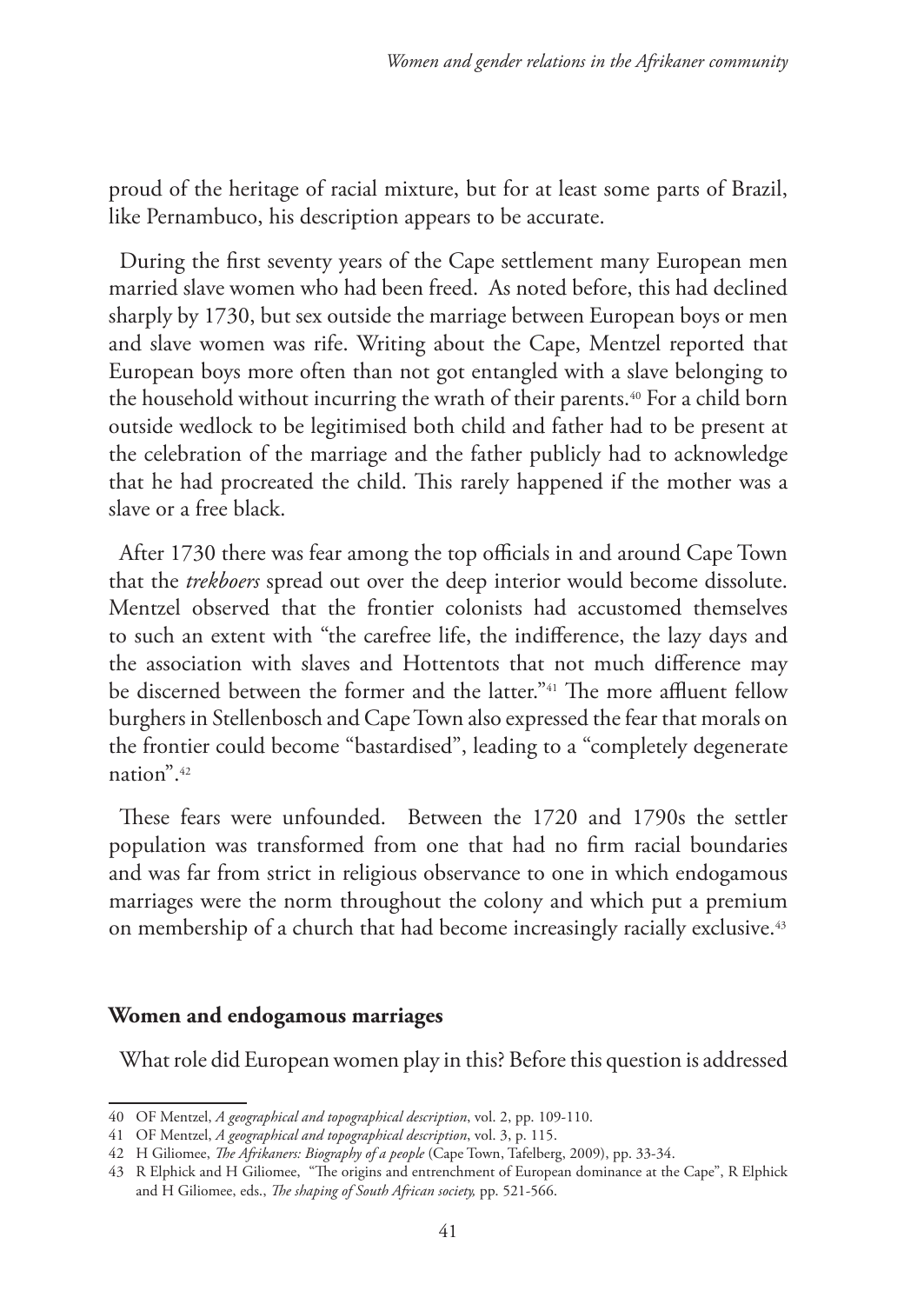one must also look at some other factors at work. The first factor that was at play was the cultural influences. Like all colonizing peoples of the period, the Dutch were convinced of the superiority of their culture and religion. Cultural chauvinism was an important component of social attitudes. Even before 1652 the Dutch had shown a strong cultural aversion to Africans, attributing to them sexual licence, savagery and a diabolical religion.<sup>44</sup>

Secondly there was the legal factor. There was a high incidence of sexual intercourse outside wedlock between Europeans and slaves but, as we have seen, children born from such liaisons were not taken into the burgher's family, but were incorporated in the slave population. Another legal obstacle to the advance of women or children of mixed origins was the regulations covering marriages. It is a supreme irony that slave women, with their extremely low social status, were in fact very expensive to marry. The prospective husband first had to buy her from the owner. As part of the manumission regulations he also had to post a sum with the authorities as a guarantee that she would not become a burden on society. From the remarks of a traveller one can deduce that many a poor European male would have manumitted a slave and married her but for the price of 800 to 1 000 rixdollars that some fetched. 45 For instance, in 1810 the burgher Willem Klomphaan was charged 950 rixdollars for his slave mistress and their twins –the price of some farms in Graaff-Reinet. He died after having paid 600 rixdollars.<sup>46</sup> By contrast, eligible European girls or women, thanks to the rule of partible inheritance rule, often had dowries.

Thirdly demographic forces were at play. The ratio between European men and European women stood at 260 to 100 early in the eighteenth century and declined to 140 to 100 by 1770. Mixed marriages began to decrease from the 1730s and men who could not find a European wife tended not to marry. A study of the 1731 census showed that 59% of Cape Town's European men and 51% in the rural western Cape never married.<sup>47</sup> In 1807 only five per cent of a sample of 1 063 children baptised in that year in the Reformed and Lutheran churches had a grandparent classified by genealogists as 'Non-European' (invariably a female). At this time the proportion of marriages

<sup>44</sup> R Elphick and H Giliomee, "Origins and entrenchment of European dominance", R Elphick and H Giliomee, eds., *Shaping of SA Society*, p. 525.

<sup>45</sup> R Percival, *An account of the Cape of Good Hope* (London, 1804), pp. 286-292.

<sup>46</sup> H Giliomee and R Elphick, "The structure of European domination at the Cape, 1652 – 1820", R Elphick and H Giliomee, eds., *The Shaping of South African Society,* 1652 – 1820 (Cape Town, Longman, 1979), p. 374.

<sup>47</sup> L Guelke, "The Anatomy of a Colonial Settler Population, 1657-1750", *The International Journal of African Historical Studies,* 21, 3 (1988), pp. 462-463.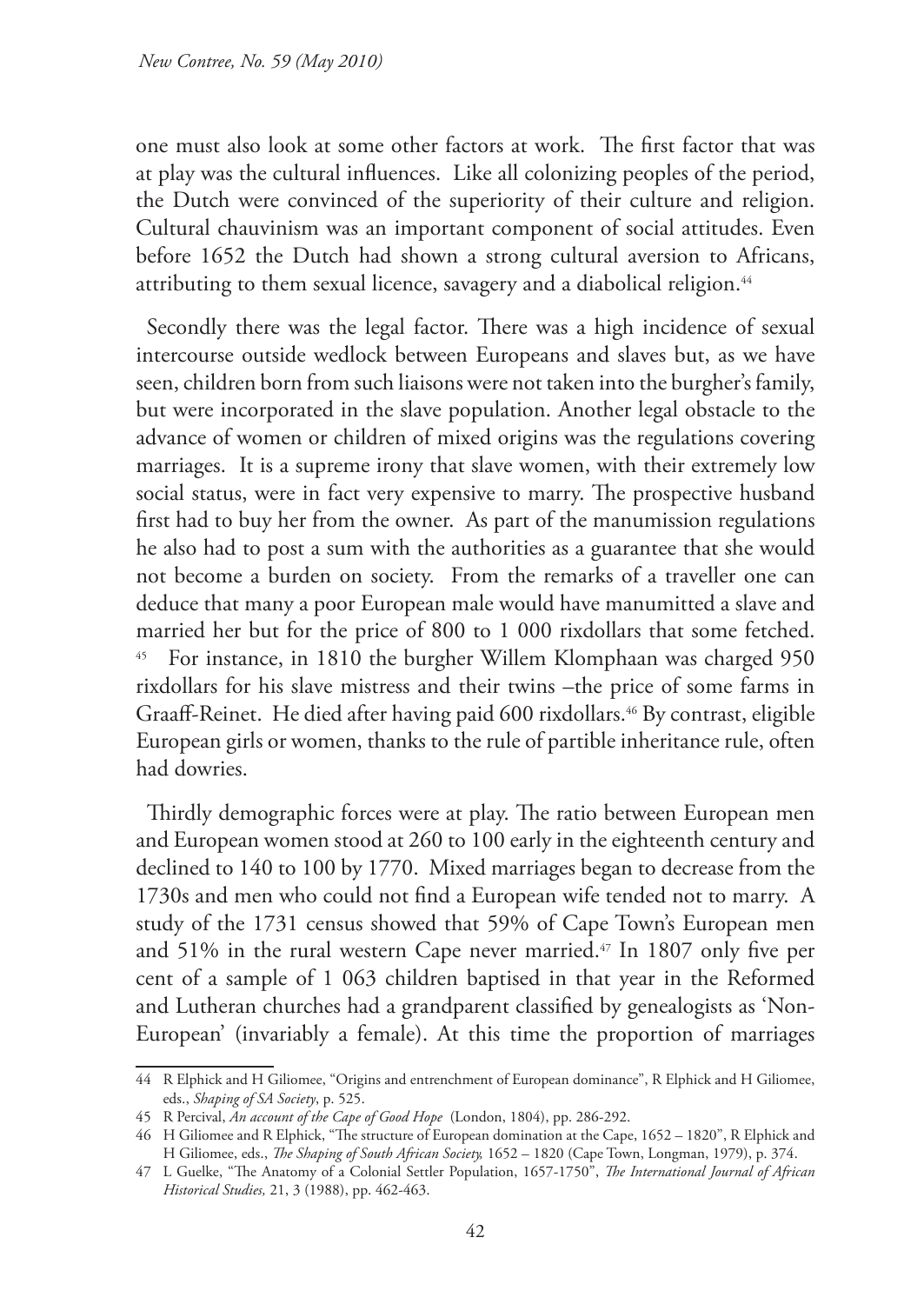that were obviously racially mixed in the Tulbagh and Graaff-Reinet districts was one and three per cent.<sup>48</sup> A rigid pattern of racial endogamy had been established in the course of the eighteenth century. The offspring of European men who had engaged in illicit liaisons almost all passed into the ranks of the slave or free-black community.

The church was indispensable in the rise of endogamous marriages and the strong position women acquired. The role of religion in the first century of the settlement is overstated, with Van Riebeeck's official prayer often cited as the evidence of the Europeans' piety. The fact is that for most of the period of Company rule the burgher community was not seen as devout. In 1726, only in the case of one-fifth of burgher couples in Stellenbosch were both partners confirmed members of the Reformed Church. In 1743, after touring the colony, the Dutch official G.W. van Imhoff noted "with astonishment and regret how little work is done with respect to the public religion." He added that the "indifference and ignorance in the frontier districts is such that they have the appearance more of an assembly of blind heathen than a colony of European Christians."49

It was women who took the lead in becoming confirmed members of the church. In the first fifty years of the Stellenbosch district three times more European women than men were confirmed. By 1770, 90% of the adult European women in the very large Stellenbosch congregation were confirmed members of the church against only one third of the male burghers<sup>50</sup>

By the end of the century the men had stepped into line. Observers now generally considered the burghers of the outlying districts to be devout. Couples travelled enormous distances, sometimes a journey of five to six weeks, to have children baptised in Stellenbosch and to partake of the Holy Communion. Henry Lichtenstein, one of the best-informed travellers, testified to this<sup>51</sup>:

[We] never heard from the mouth of a colonist an unseemly word, an overstrained expression, a curse, or an imprecation of any kind …The universal

<sup>48</sup> For a further five per cent of the sample, one of the grandparents was of unknown (and possibly European) descent. See GFC de Bruyn, "Die samestelling van die Afrikaner", *Tydskrif vir Geesteswetenskappe,* xvi, 1 (1976) and personal communication; Heese, *Die herkoms van die Afrikaner,* and personal communications.

<sup>49</sup> GC de Wet, (ed.), *Resolusies van die Politieke Raad vol 10:* 1740-43 (Pretoria, Staatsdrukker, 1984), p. 226; *De Gereformeerde Kerkbode 1854*, pp. 11, 169.

<sup>50</sup> AW Biewenga, *De Kaap de Goede Hoop, een Nederlandse vestigingskolonie,* 1680-1730 (PhD, Vrije Universiteit, 1998), pp. 174-182.

<sup>51</sup> H Lichtenstein, *Travels in South Africa, 1803-1805* (Cape Town, VRS, 1928), vol. 1, p. 116.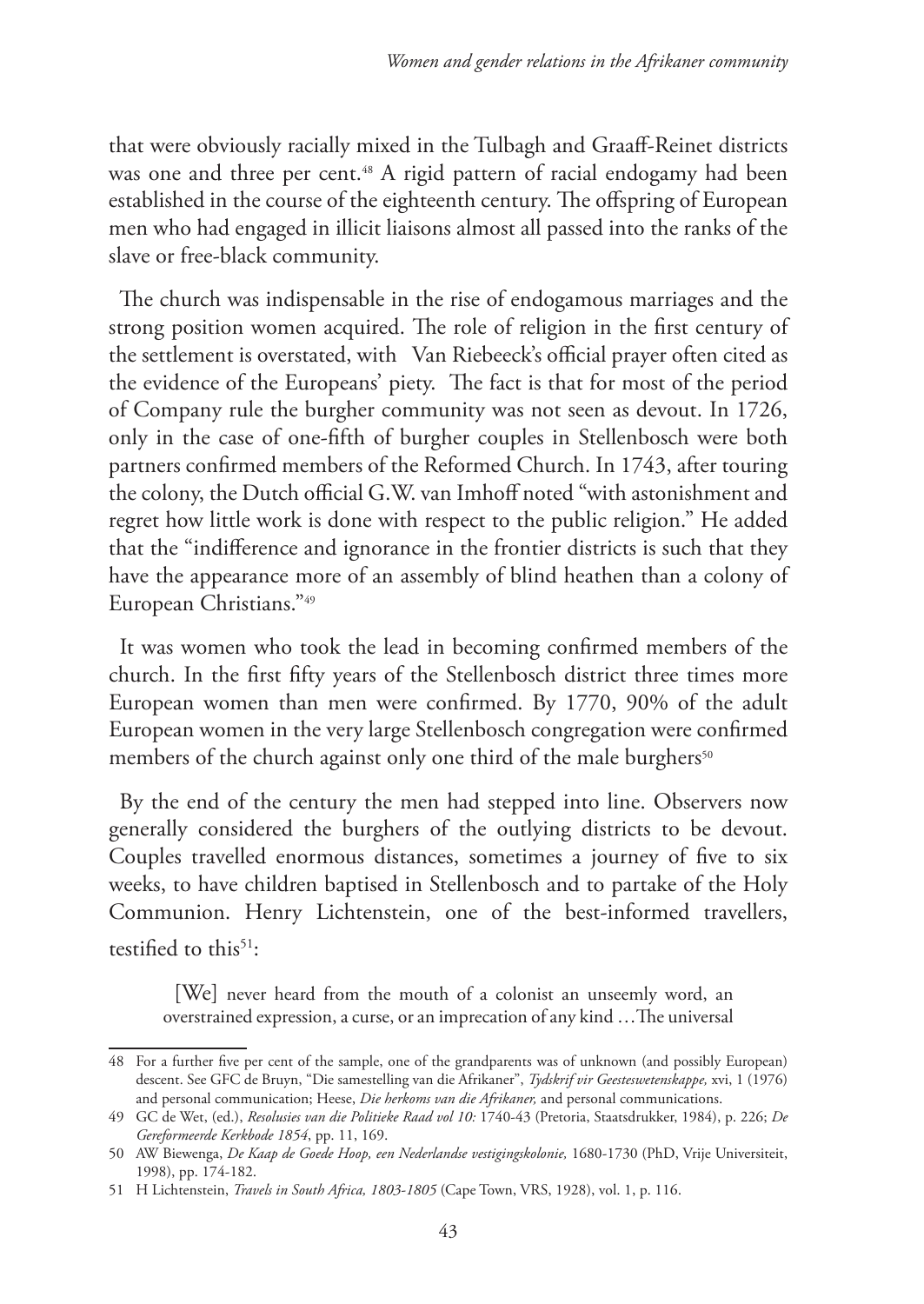religious turn of the colonists, amounting almost to bigotry, is, perhaps, a principal cause to which this command of themselves is to be ascribed.

It had become the norm that a European man who wanted to marry had to find a European woman. Eligible European women or their mothers probably demanded that a suitor be confirmed in the church before giving their consent. Married couples accepted that it was their duty to baptise their children. A historian who closely analysed the data for Stellenbosch district remarked: "It is quite possible that pious people mainly sought a partner through the church, but we must seriously consider the possibility that marriage and family were important factors in finding the way to belief."<sup>52</sup>

Why did women stress membership of the church so much? Two reasons suggest themselves. Church membership was virtually the only thing that set people in the dominant white community apart from those who served them and that connected them to the wider European world beyond the colony's shores. The pattern of endogamous marriages limited membership of the family and the church to Europeans. A church that was racially exclusive was a major step towards a racially exclusive community that upheld and even idealised the status of white women.

#### **Mistresses and slaves**

With her central place in the household assured by the end of the eighteenth century, a woman became the equal partner of her husband in the running of the household. According to PB Borcherds' account of Stellenbosch life the internal arrangements of the household were considered the wife's department exclusively. Members of her household and several servants were "generally well employed" in needlework and other necessary tasks. He added: "The rest of the house, such as the bedrooms, nurseries, pantry, kitchen etcetera, was of course the exclusive domain of the mamma."53

The dominant present image of life in the eighteenth century is that of the spacious and elegant Cape Dutch homes of the Afrikaner gentry in the western Cape, but in the newly settled regions conditions could be quite rough. Hendrik Swellengrebel wrote at the end of the 1770s that the houses

<sup>52</sup> AW Biewenga, *De Kaap de Goede Hoop*, p. 180.

<sup>53</sup> PB Borcherds, *An autobiographical memoir* (Cape Town, African Connoisseurs Press, 1861, 1963), pp. 196-197.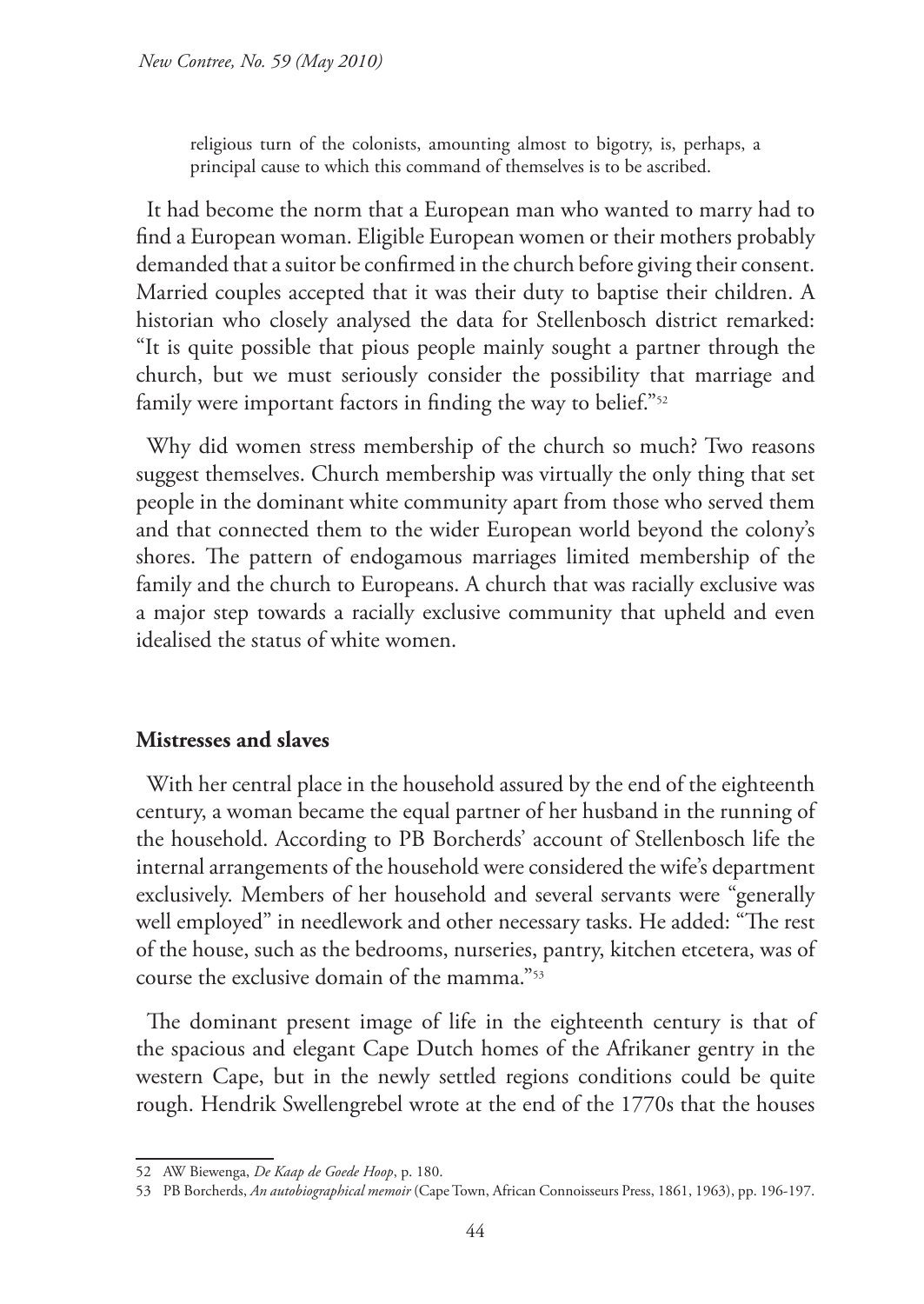in the area of Camdeboo (Graaff-Reinet) were sheds 40 feet long and 15 feet wide. Here "chickens, ducks and young pigs swirled around" and two or three families shared the house. An account of the same period of life in Sneeuberg declared that houses "nearly all comprised a single low-walled room without any privacy."54

In the ideology of paternalism the myth was propagated that slaves and servants were members of the household and even part of the extended family, consisting of the patriarch's immediate family, some brothers or sisters and their families, one or more *bywoners* (white tenant farmer) families, Khoikhoi servants, and slaves. The master saw a slave and or a servant as part of his *volk* (people) or as "a sort of child of the family".<sup>55</sup> The concept of a bonded extended "family" was emphasised by *huisgodsdiens* (family devotions). By the end of the eighteenth century it had become common practice for masters to admit their most trusted slaves and servants, usually squatting or standing against a wall, to the family prayers held every day. In the master's mind the action of inviting the slave briefly into the inner sanctum of his family demonstrated his benign, paternal intent. This "benevolence" was a counterpoint to the violence inflicted on erring servants, and it boosted the burghers' self-image of Christian colonisers of the land.<sup>56</sup>

Invariably, the most stable forms of paternalism were not to be found in the relationship between a master and a male slave but between a mistress and a female slave, particularly one born into the household. Slave women seldom did hard manual labour in the fields, as happened in many other slave societies. They had duties within the home, as wet-nurse, nanny, cook, cleaner and confidante of the mistress. A high official depicted African-born female slaves as "the favourite slaves of the mistress, arranging and keeping everything in order." They were "entrusted with all that is valuable – more like companions than slaves; but the mistress rarely, and the slave never, forget their relative situations, and however familiar in private, in the presence of another due form prevails."57

<sup>54</sup> PJ van der Merwe, *The migrant farmer in the history of the Cape colony,* 1657-1842 (Athens, Ohio University Press, 1995), p. 166.

<sup>55</sup> R Shell, "The family and slavery at the Cape, 1680-1808", J Wilmot and M Simons (eds), *The angry divide: Social and economic history of the Western Cape* (Cape Town, David Philip, 1989), p. 24.

<sup>56</sup> S Trapido, "Household prayers, paternalism and the fostering of a settler identity", (LSE, London, 8 December 2000).

<sup>57</sup> Anonymous [WW Bird], *State of the Cape of Good Hope in 1822* (London, John Murray, 1823), p. 74. The complex intimacy and tensions in the paternalistic relationship between a white woman and her servant during the apartheid years is sensitively portrayed in Marlene van Niekerk's novel *Agaat* (2006).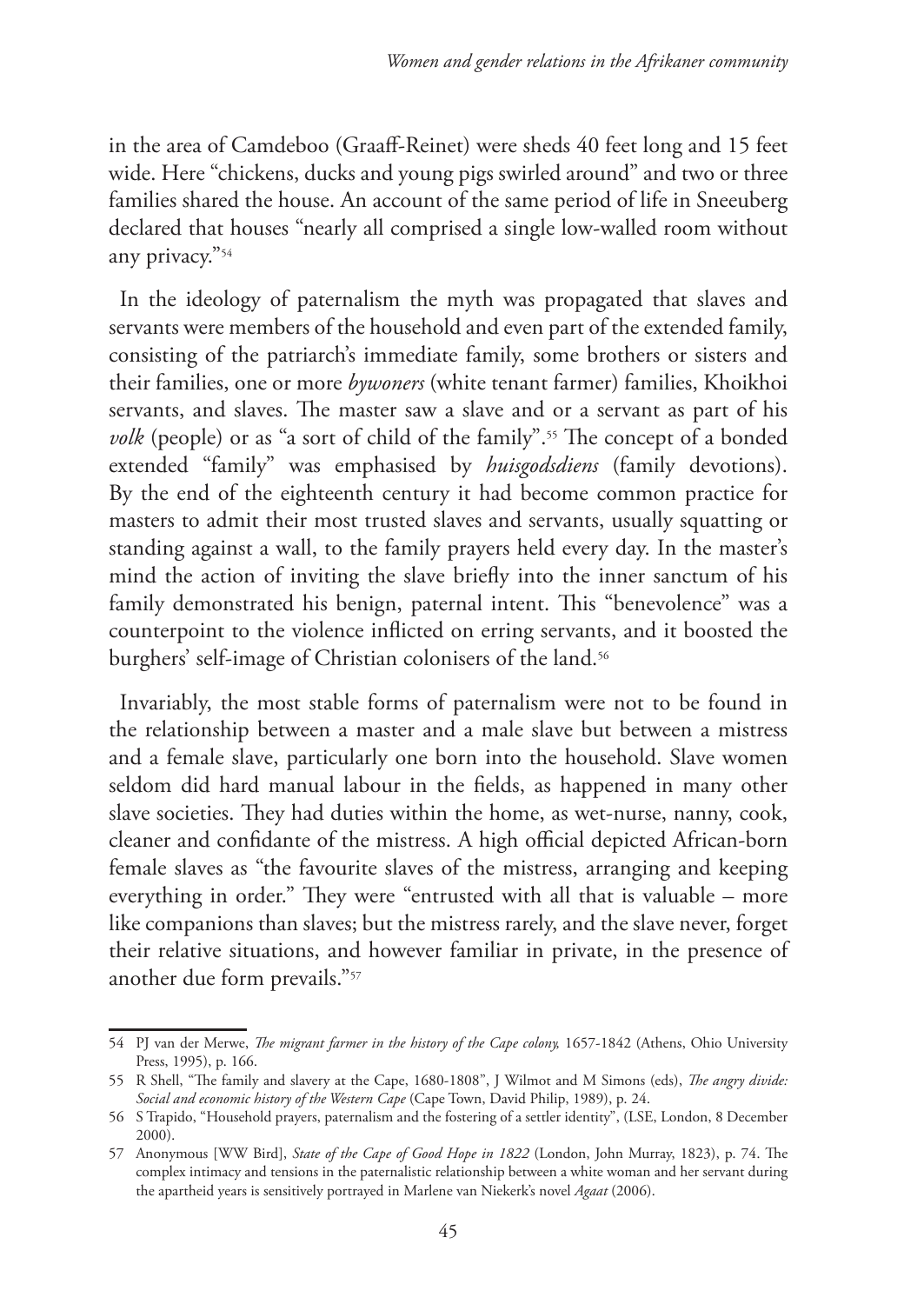No slave system was ever humane and it would be a mistake to consider Cape slavery as anything but brutal. While slave women, especially, developed bonds of allegiance and trust with their "family", they remained perpetual minors who had to sacrifice an independent family life of their own. Slave women, moreover, had to endure the sexual advances of the master class. For them the suffering was most acute, exposed as they were to both the intimate and the harshest side of Cape slavery.58 It was probably slave women who most often felt betrayed by the paternalistic relationship.

# **Paternalism challenged**

Except for the criminal records, we do not know much about what happened when things went wrong in the paternalistic relationship. The documentation is much richer in the case of the American South. Eugene Genovese, author of a masterly account of paternalist slavery in the American South, makes a plausible distinction between the responses of house slaves and field slaves. If a master and a field slave fell out the latter could, as Genovese puts it, "lower his eyes, shuffle and keep control of himself". By contrast, the house slave lived cheek by jowl in daily close contact with the mistress and the master. The mistress knew them well enough "to read insubordination into a glance, a shift in tone, or in a quick motion of the shoulders."59

Genovese is firm that no evidence suggests that house slaves more readily accepted slavery than the field slaves, while much evidence exists to suggest the reverse. Psychologically and physically the house slaves were much more dependent on the master and the mistress, but they were also much more aware of their weaknesses and flaws than the field slaves. Their masters' dependence on their black slaves went hand in hand "with gnawing intimations of the blacks' hostility, resentment and suppressed anger."<sup>60</sup>

At the Cape slavery was much more widespread than in most of the other slaveholding societies. Half the colonists owned slaves. By 1770 approximately 70% of the burghers in Cape Town and of the farmers in Stellenbosch owned at least one slave. There were few very large farms with supervisors, and control was mostly very personal and direct. While there was no mass slave uprising

<sup>58</sup> See particularly the studies of R Shell, *Children of bondage* and P Scully, "Liberating the Family?: Gender, labour and sexuality in the Western Cape, South Africa" (PhD, University of Wisconsin, 1993).

<sup>59</sup> E Genovese, *Roll, Jordan. Roll: The world the slaves made* (London, Andre Deutsch, 1974), p. 364.

<sup>60</sup> E Genovese, *Roll, Jordan, Roll*, p. 363.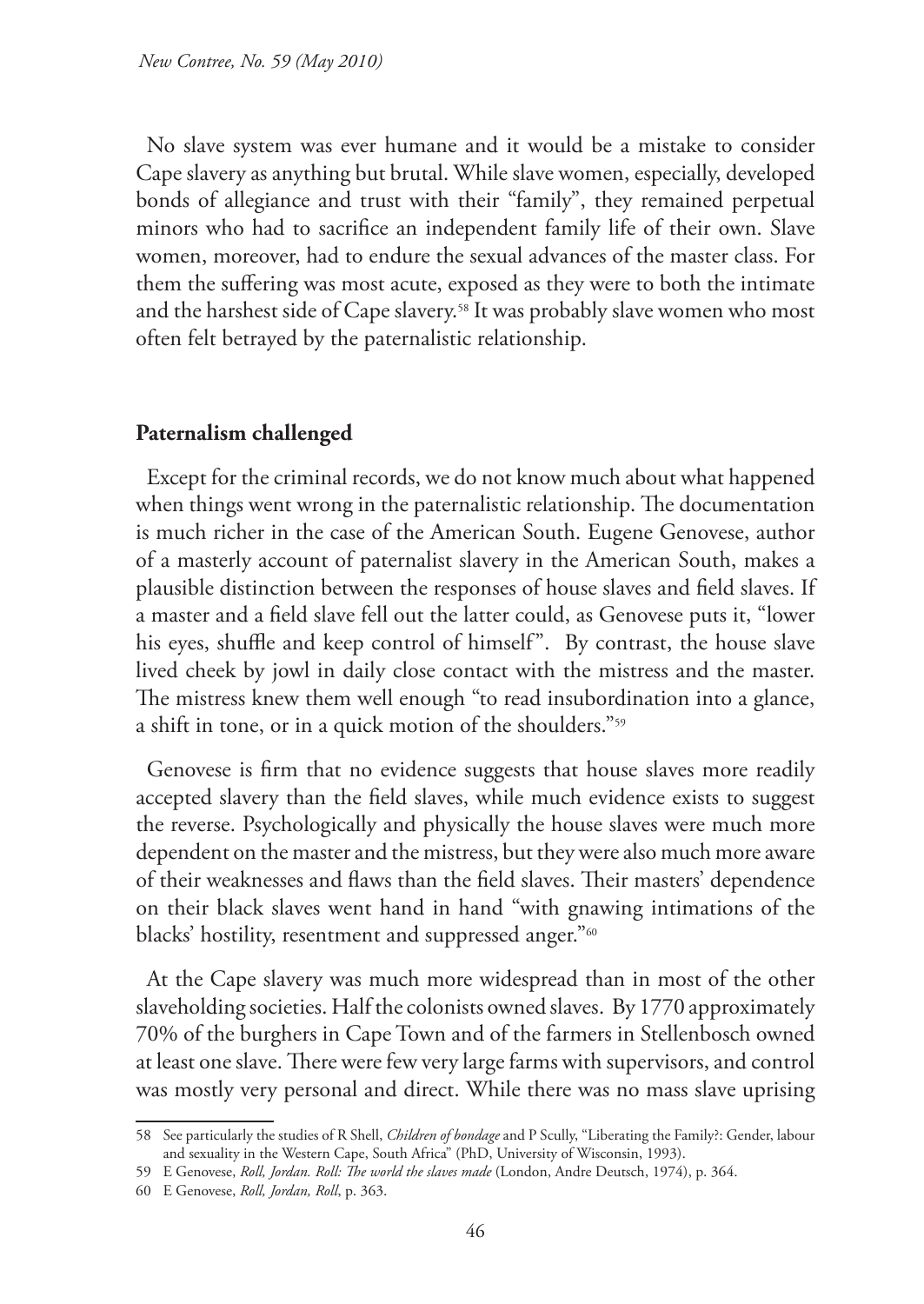at the Cape, apart from one in 1808, there were several cases of docile slaves suddenly erupting in a murderous rage. <sup>61</sup>

The British, acquired the Cape early in the nineteenth century reformed slavery, first by ending slave imports and then by giving government far more power to protect slaves. In 1823 the government laid down minimum standards for food, clothing, hours of work and maximum punishments and in 1826 it made the recording of punishments compulsory and introduced a further limitation on punishment.

Slave women submitted many of the complaints to a newly appointed guardian of the slaves. On the eastern frontier some slaves took their mistresses to court. These developments represented a body blow to the whole paternalist order. Owners craved nothing so much as the gratitude of a slave or a servant. For a master or mistress a servant's withdrawal from a relationship presumed to be benevolent, let alone being accused in court of maltreatment, was almost impossible to comprehend, except in terms of instigation by malignant forces.

Developments on the eastern frontier produced a fury among frontier women against British rule that would not go away for many decades. For them there could be no compromise with the British, no willing subjugation to British rule. The trekker women had not left the colony as mere adjuncts of their husbands; the decision was one they had helped to make. In some cases it had been precipitated by what had happened to them personally. The Voortrekker leader Piet Uys did not become politically disaffected until after the arrest of his wife on charges that he considered malicious, brought by an indentured slave.<sup>62</sup> At least fifteen widows headed a family that participated as a group in the different trek parties.<sup>63</sup>

The government also intervened in ecclesiastical matters. As part of its attempt to do away with all status distinctions to achieve equality before the law the British government in 1829 abolished the widespread practice of Communion being served separately to people who were white and not white. Significantly, it was a woman, Anna Steenkamp, a niece of Piet Retief, who lodged the strongest protest. She complained that slaves were placed on an "equal footing with Christians, contrary to the laws of God, and the

<sup>61</sup> R Shell, *Children of bondage*, p. 53.

<sup>62</sup> CFJ Muller, *Die oorsprong van die Groot Trek* (Cape Town, Tafelberg), pp. 371-73; JC Visagie, "Die Katriviernedersetting, 1829-1839", PhD., Unisa, 1978, p. 323; JC Visagie, *Die trek uit Oos-Rietrivier*  (Stellenbosch, Private publication, 1989), p. 55.

<sup>63</sup> JC Visagie, *Voortrekkerstamouers* (Pretoria, Unisa, 2000); Interview: JC Visagie, 7 August 2010.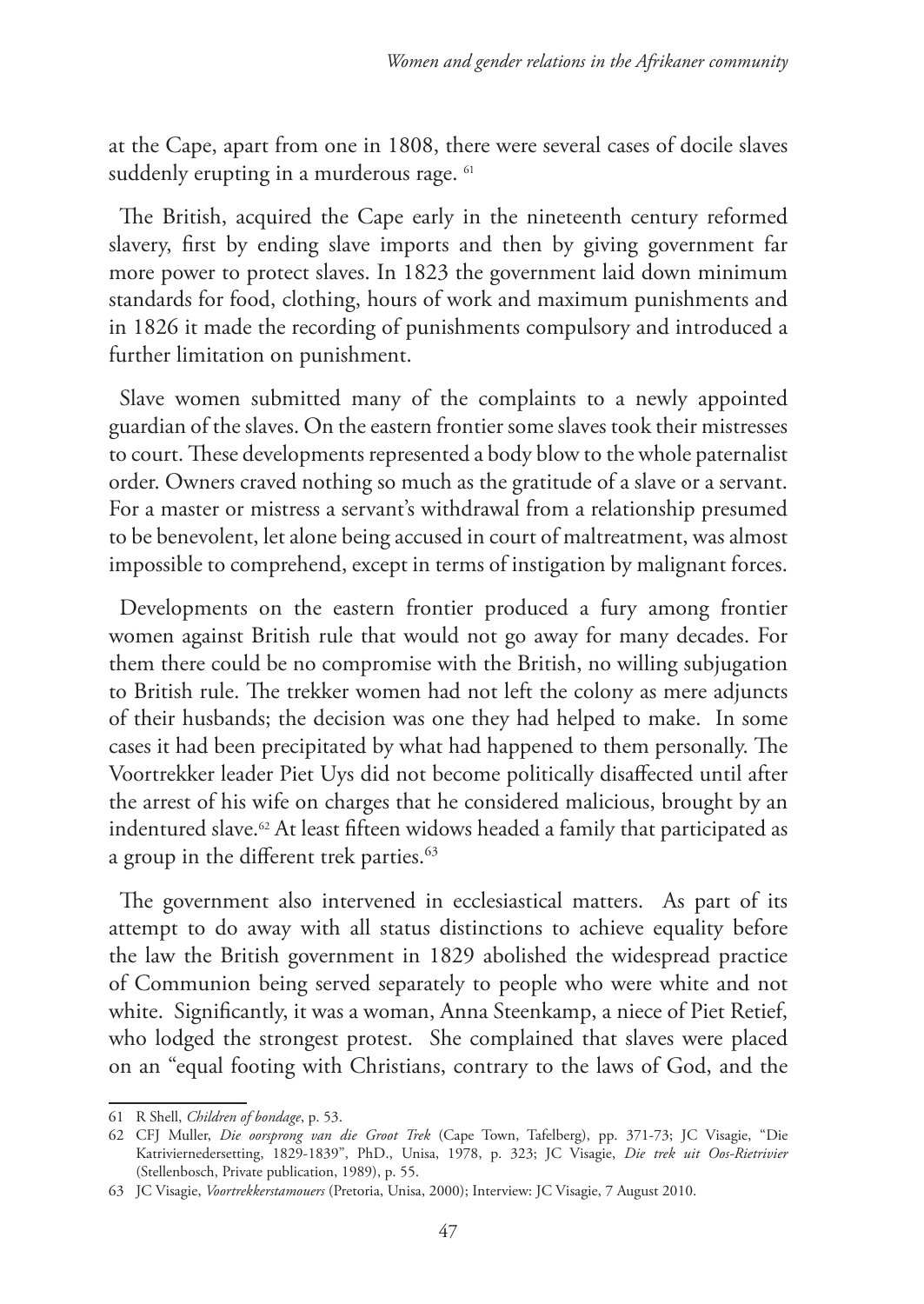natural distinction of race and religion … wherefore we rather withdraw in order to preserve our doctrines in purity." <sup>64</sup>

It was a woman, Olive Schreiner, who later would become one of the major feminists in England, who realised that the expression of racial superiority by British officials towards the Afrikaners on the frontier fundamentally alienated them from the government. As a governess on farms in the districts of Colesberg and Cradock three decades after the Great Trek she heard stories of how the trekkers had been estranged form government by overbearing government officials. She wrote<sup>65</sup>:

[What] most embittered the hearts of the colonists was the cold indifference with which they were treated, and the consciousness that they were regarded as a subject and inferior race by their rulers ...[The] feeling of bitterness became so intense that about the year 1836 large numbers of individuals determined for ever to leave the colony and the homes they created and raise an independent state.

The feeling of being scorned as inferior or ignorant incensed women in particular. They appeared to have had a leading hand in the radical decision of the Voortrekkers to sell up at a cheap price and take the huge risk of settling in the deep interior. A British settler on the frontier wrote while the trek was getting underway: "They fancy they are under a divine impulse', adding that 'the women seem more bent on it than the men."66 The resentment of a section of Afrikaners women towards the British would cast a long shadow on history.

#### **Republican women**

The women on the Great Trek made their presence felt in 1838 when a British force briefly annexed Port Natal (later Durban), where a section of the Voortrekkers had settled. The British commander, Major Samuel Charters, wrote that among them there were families who had been living in 'ease and comfort' but were now reduced to squalid "poverty and wretchedness". However, they "bore up against these calamities with wonderful firmness, and, with very few exceptions, showed no inclination to return. They considered

<sup>64</sup> 'n Paar Samewerkers, *Die dagboek van Anna Steenkamp* (Pietermaritzburg, Natalse Pers, 1937), p. 47.

<sup>65</sup> O Schreiner, *Thoughts on South Africa* (London, 1923, reprint: Johannesburg, Ad Donker, 1992), p. 235.

<sup>66</sup> EA Walker, *A history of Southern Africa* (London, Longmans Green, 1957), p. 200.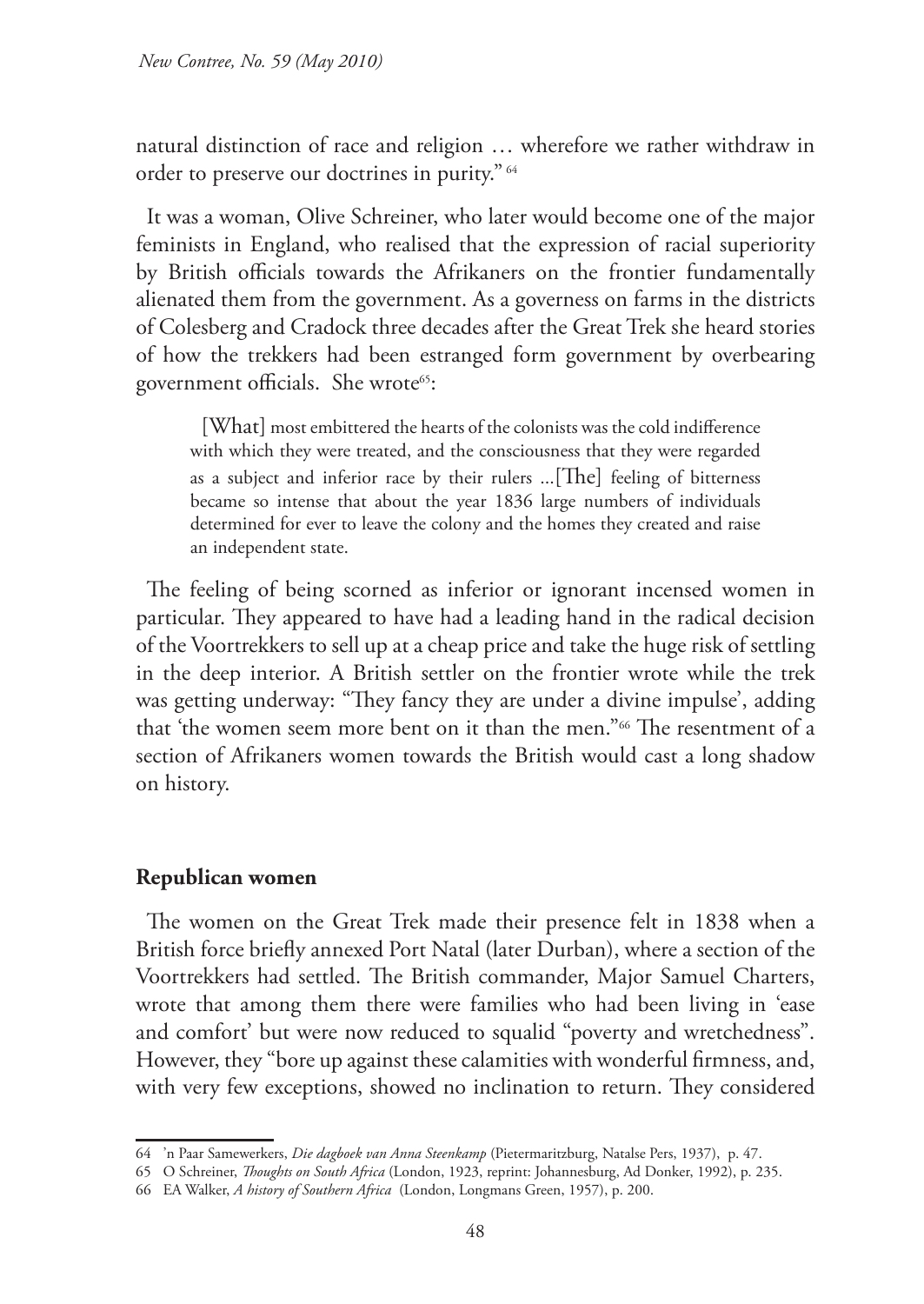themselves as unjustly and harshly treated by the Colonial Government while under its jurisdiction and all they now desired from it was to leave them to their own resources and not to molest them again." The spirit of dislike to the English sway was particularly strong dominant among the women. Charters added: "If any of the men began to droop or lose courage, they urged them on to fresh exertions and kept alive the spirit of resistance within them."<sup>67</sup>

In 1839 these trekkers proclaimed the Republic of Natalia under a *Volksraad* (Assembly), but in 1842 the Cape government sent a force of 250 men to Port Natal to annex the territory. In their ranks was Henry Cloete, an anglicised Cape Afrikaner, sent out as a commissioner with the task of reconciling the trekkers to the occupation. He announced that the *Volksraad* would be allowed to administer the interior districts until the British government had made a final decision about its status. In July 1842 the *Volksraad* invited Cloete to Pietermaritzburg, and, while a hostile crowd gathered outside the building, deliberated with him, eventually deciding to submit to British authority.

After the meeting a delegation of women gave Cloete a baptism of fire, with the redoubtable Susanna Smit<sup>68</sup> playing a leading role. She headed the delegation that confronted Cloete. He reported that the women expressed "their fixed determination" never to yield to British authority. Instead they "would walk out by the Draaksberg [Drakensberg] barefooted, to die in freedom, as death was dearer to them than the loss of liberty." Angered by the men as well, they told Cloete that as a result of the battles they had fought alongside the men, "they had been promised a voice in all matters concerning the state of this country." Yet the all-male *Volksraad* was now submitting to the British despite the women's protests. The women's fury dismayed Cloete; he considered it "a disgrace on their husbands to allow them such a state of freedom."69

Clearly something exceptional had happened. A recent survey showed that during the nineteenth century, women on both sides of the Atlantic were denied the vote, either because they owned no property or were poorly educated, or because of a supposed natural inaptitude for public affairs. It was only in 1893, when New Zealand granted the vote to women, that a national

<sup>67</sup> K Schoeman, *Die wêreld van Susanna Smit, 1799-1863* (Cape Town, Human and Rousseau, 1995), p. 113.

<sup>68</sup> Susanna was the sister of Gert Maritz and Stephanus Maritz, who at the time was chairman of the Volksraad, and the wife of Erasmus Smit. He was not an ordained minister but a missionary-cum-teacher and the couple was in a precarious financial and social position.

<sup>69</sup> This section on the meeting in Pietermaritzburg is based on K Schoeman, *Die wêreld van Susanna Smit...,* pp. 112-159.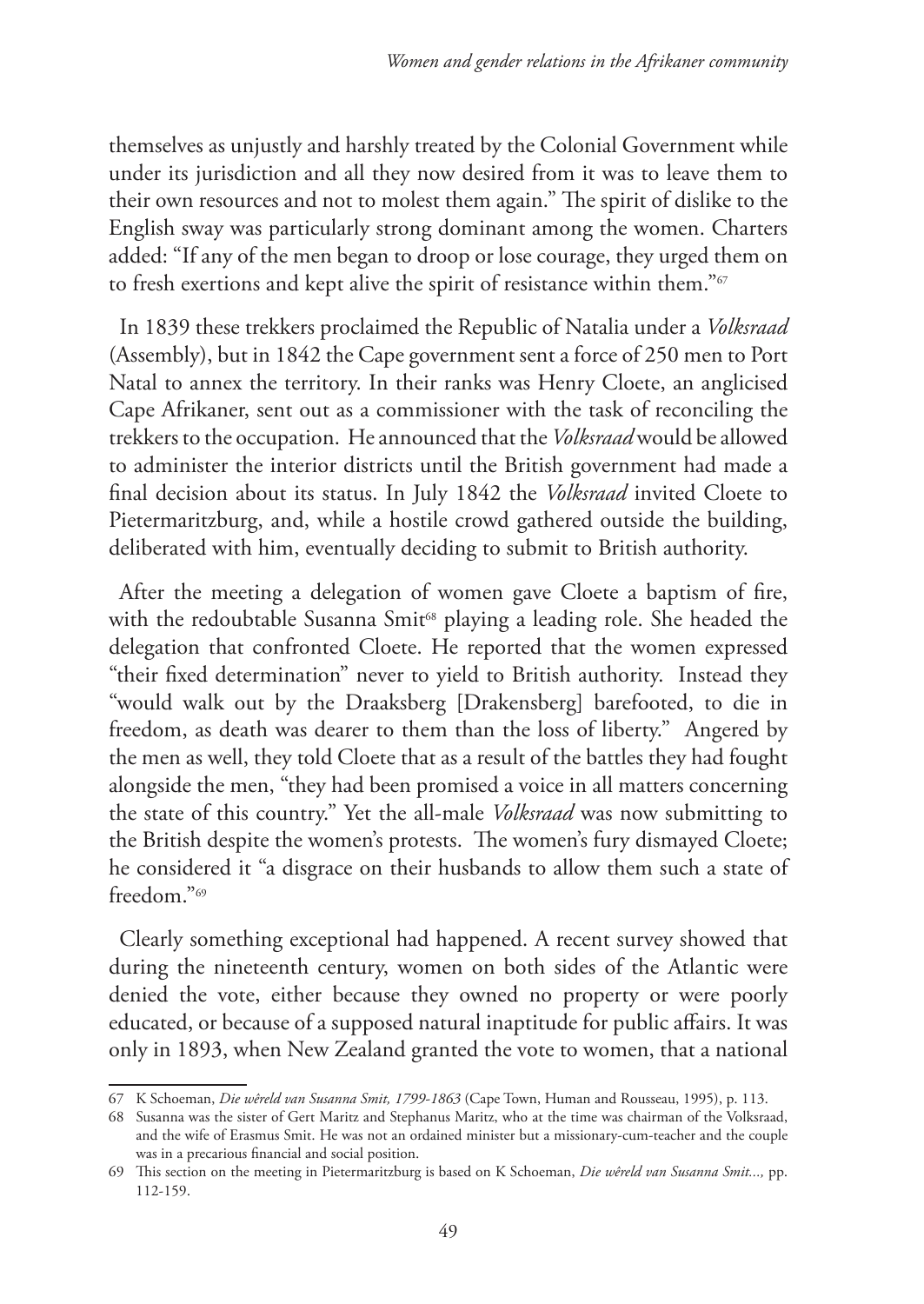or colonial state enacted women's suffrage in national elections.70 It is against this background that Henry Cloete's bewilderment must be understood.

Women were also at the heart of the early expressions of Afrikaner nationalism. The first was the uprising in 1880-81 of the Transvaal Afrikaners against the British occupation, leading to a crushing British defeat at Majuba and their withdrawal from the Highveld. Olive Schreiner wrote in the early 1890s that the war was largely a "woman's war". Women urged their men folk to resist the British authorities actively. "Even in the [Cape] Colony at the distance of many hundreds of miles, Afrikaner women implored sons and husbands to go to the aid of their northern kindred, while a martial ardour often far exceeding that of the males seemed to fill them." 71

In 1890, Schreiner painted her famous picture of the "Boer woman". She noted that the 'Women's Movement', as she called feminism, always desired nothing more and nothing less than to stand beside the man as his full colabourer, and hence as his equal. The Boer woman on the farm had already attained this. Referring to the Roman Dutch law, she stated: "The fiction of common possession of all material goods … is not a fiction but a reality among the Boers, and justly so, seeing that the female as often as the male contributes to the original household stock."72On the farm all the domestic arrangements were her domain – slaughtering, cooking, making clothes, educating the children, and instructing them in the Christian faith and the Boer traditions.

Schreiner concluded that the Boer woman "retained the full possession of one full half of the labour of her race." She had no intention of becoming the "drone of society" like upper-class women in Europe, leading a parasitic life in which she is "fed, clothed and sustained by the labours of others for the mere performance of her animal sex function", and got others to raise her children. There was no mental chasm between the Boer woman and her male comrade, Schreiner concluded. She enjoyed a position of "intellectual equality with her male companions, a condition which seems to constitute the highest ideal in the human sexual world."73

<sup>70</sup> J Markoff, "Origins, centers, and democracy: The paradigmatic history of women's suffrage", *Signs: Journal of Women in Culture and Society*, 29(1), 2003.

<sup>71</sup> O Schreiner, *Thoughts on South Africa*, p. 176.

<sup>72</sup> O Schreiner, *Thoughts on South Africa*, p. 175.

<sup>73</sup> This is drawn from O Schreiner's 1890 essay "The Boer Women and the Modern Woman's Question", *Thoughts on South Africa*, pp. 168-193.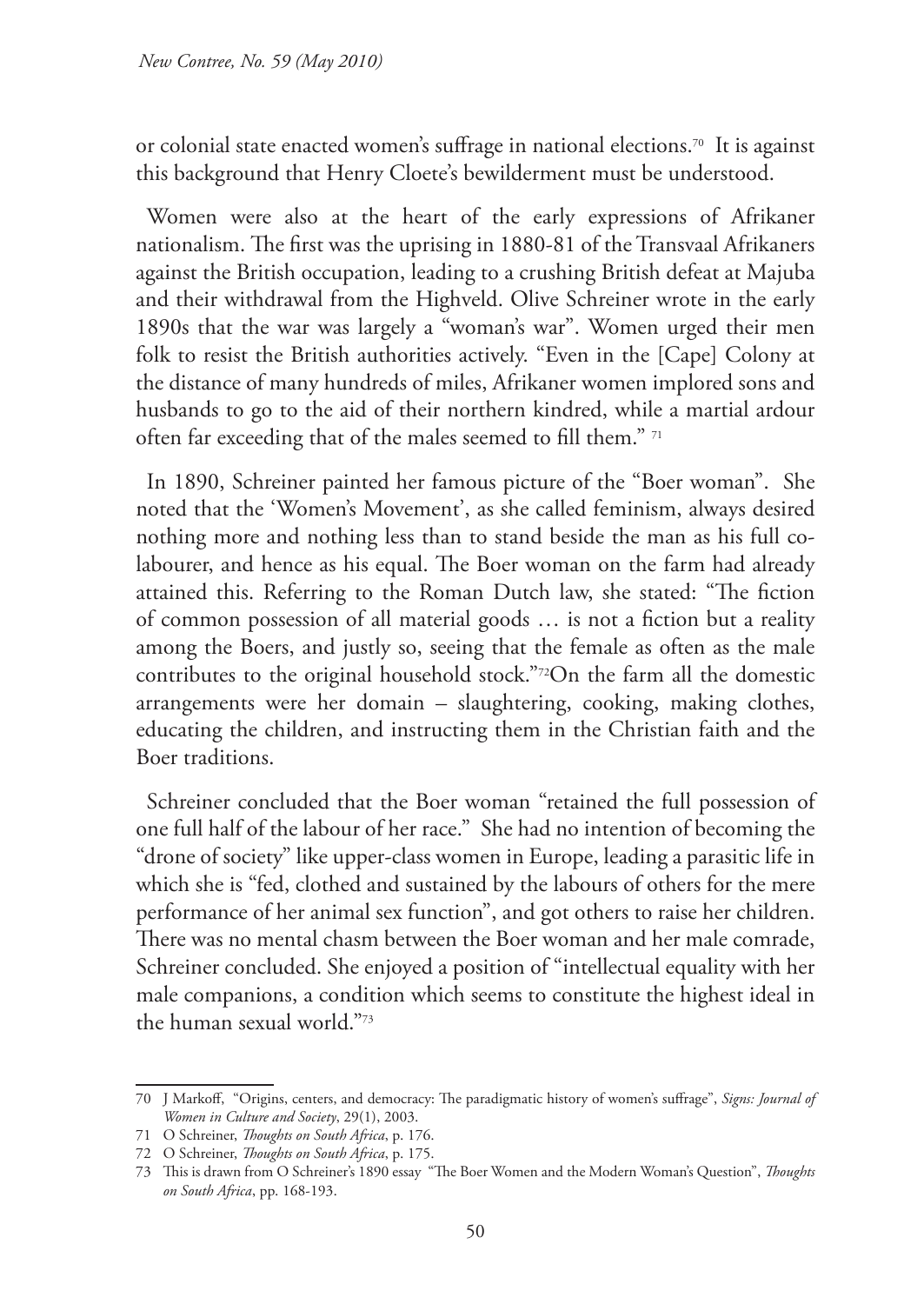Thus the woman not only brought to the common household an equal share of material goods, but –- and Schreiner thought this infinitely more important –- "she [also] brought to the common life an equal culture."<sup>74</sup> In her view there were few societies in which "the duties and enjoyments of life are so equally divided between the sexes" as in Boer society. The Boer woman even stood side by side with the man, facing death in fighting enemies. She remarked that it was the Boer woman "who still today [the 1890s] has a determining influence on peace or war,"

Ten years after she wrote these words Boer women, to use her phrase, did indeed play a major role in the *bittereinder* phase of the South African War. The republican forces had suffered some disastrous defeats in the first year of the war, and by June 1900 the Transvaal burghers were ready to surrender. Rejecting this option, President MT Steyn of the Republic of the Orange Free State propagated a war to the bitter end. So did many of the Boer women in the two republics.

The great suffering and privation that women were prepared to endure baffled the men, both Boer and British. They hid in mountains, forests or reed-overgrown rivers, or wandered across the land in so-called *vrouwen laagers*, all to avoid capture and being sent to concentration camps*.* Most insisted that their husbands and sons had to continue fighting, even to the death. Setting their houses on fire did not cow them. Some candidly declared that they preferred their houses to burn down than to see their husbands surrender. A British officer noted after two months of farm burning that, without exception, the women said that they would not give in.<sup>75</sup>

As early as March 1900 the historian GM Theal, who had written extensively about South African history, warned that Eurocentric gender stereotypes did not apply: "The women are the fiercest advocates of war to the bitter end. For independence the Boer women will send husbands and son after son to fight to the last."76 General Horatio Kitchener, Commander-in-Chief of the British forces, wrote just after assuming his post in November 1900: "There

<sup>74</sup> O Schreiner, *Thoughts on South Africa*, p. 175.

<sup>75</sup> H Bradford, "Gentlemen and Boers: Afrikaner nationalism and colonial warfare in South African War", G Cuthbertson et al, eds, *Writing a wider war: Rethinking gender, race and identity in the South African war* (Cape Town, David Philip, 2002), pp. 44-55.

<sup>76</sup> H Bradford, "Gentlemen and Boers...", G Cuthbertson,et.al., *Writing a wider war...*, p. 47; A Grundlingh, "*'Hendsoppers' en 'Joiners'*," p. 142.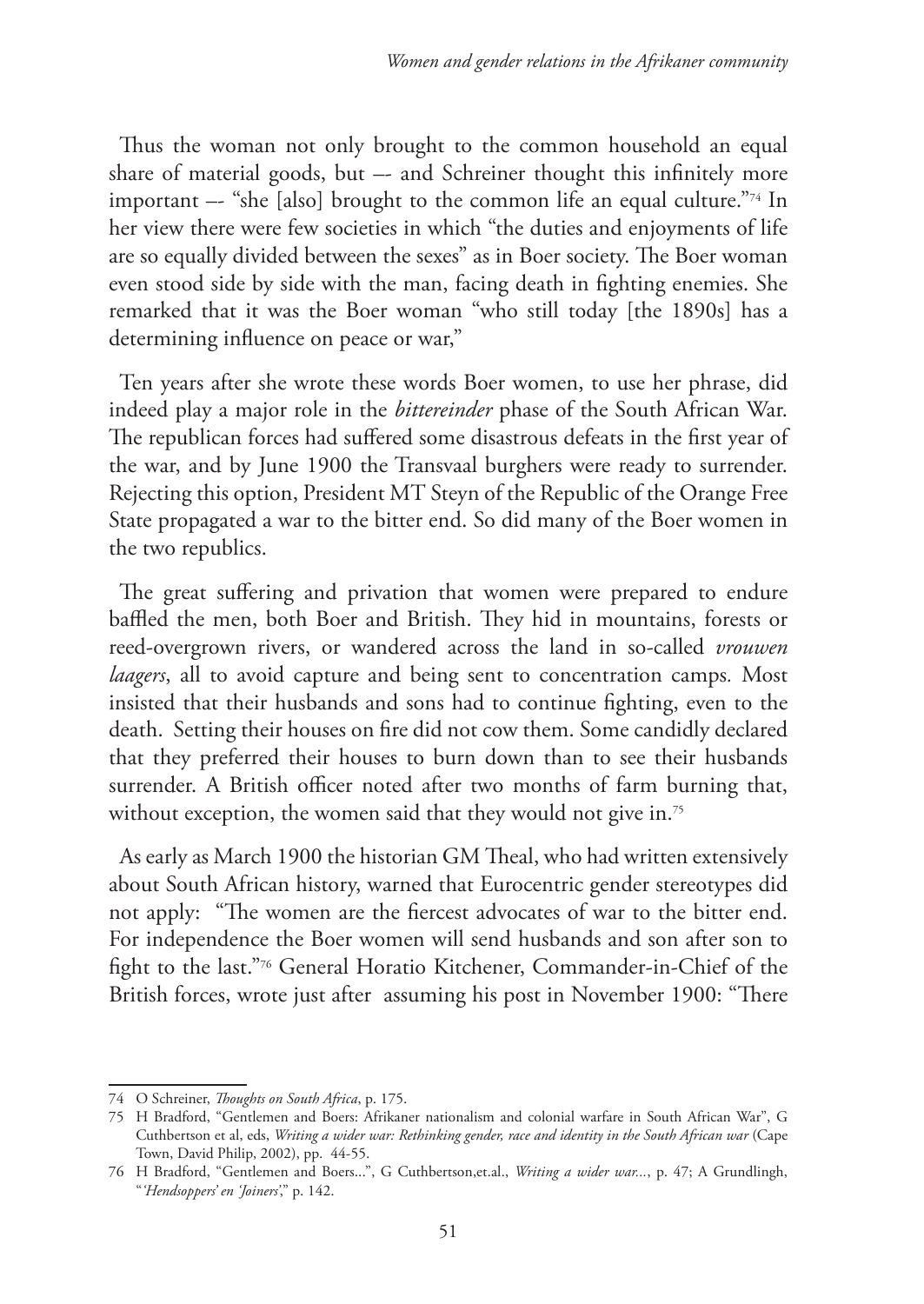is no doubt the women are keeping up the war and are far more bitter than the men<sup>"77</sup>

Women scorned men who had given up the fight. After the British had overrun the Orange Free State in mid-1900, a Boer woman noted: "[We] think the men should be on commando instead of meekly giving up their arms to, and getting passes from, the English."78 In one camp the British authorities considered separating *hendsoppers* (Boers who had surrendered) and women. "The feelings between the families of men still on commando and those who have surrendered appears to be very bitter … and the men of the latter class have to put up with a great deal of abuse … from the women who call them slaves of the British and 'handsoppers'." In another camp a Hendsopper wrote of being "unmercifully persecuted by the anti-British sex".79

JR MacDonald, a British visitor, concluded: "It was the *vrouw* who kept the war going on so long. It was in her heart that patriotism flamed into an all-consuming heat. She it is who returns, forgiving nothing and forgetting nothing."80 For many women and children the camp was a searing experience that stayed with them for the rest of their lives. When an English woman exhorted Boer children at Maria Fischer's camp to develop a spirit of forgiveness and love for one's enemy, Fischer grimly commented: "To my mind it is not only impossible but also undesirable."81

Defeat in war also made women cling tenaciously to their culture. Indignation about British war methods prompted a Bloemfontein woman to wonder aloud whether she should continue letting her children speak English. Reflecting on what separated her from the English, another Free State woman came up with an answer: republicanism, history, the *taal* (language) and "hatred of the [British] race."<sup>82</sup>

In the early stages of the war Milner remarked that the Boers loved their property more than they hated the British and would never fight for a political system, but the *bittereinder* stage of the war changed the course of South African history. At stake were the character of the Boer people, their republican commitment, and their willingness to pay the highest price for their freedom.

<sup>77</sup> SB Spies, "Women and the War", P Warwick, ed *The South African War*, (London, Longman, 1980), p. 168.

<sup>78</sup> M Marquard, *Letters from a Boer parsonage* (Cape Town, Purnell, 1967)*,* p. 78.

<sup>79</sup> A Grundlingh, *"'Hendsoppers' en 'Joiners'*," p. 142.

<sup>80</sup> JR MacDonald, *What i saw in South Africa* (London, The Echo, 1902), p. 24.

<sup>81</sup> MA Fischer, *Tant Miem Fischer se kampdagboek,* 1901-1902 (Cape Town, Tafelberg, 1964), pp. 32.

<sup>82</sup> H Bradford, "Gendering Africander Nationalism", unpublished paper, 10; M Marquard, *Letters,* p. 39*.*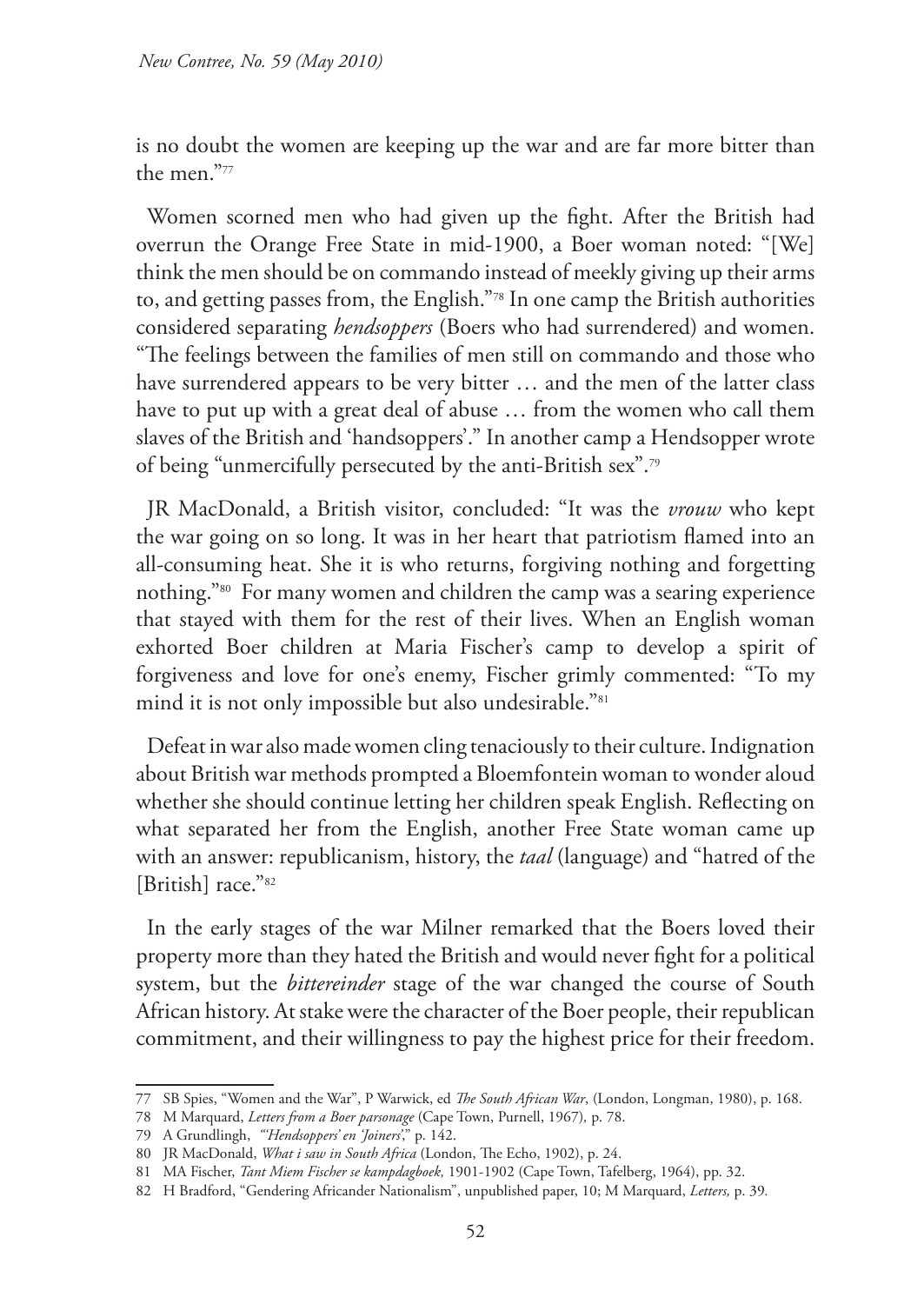It was the valour of the *bittereinders* and above all the grim determination of the Afrikaner women to persevere until the bitter end that won the Boers universal respect as freedom fighters. Smuts and General Kitchener observed that this stand had made a vital difference. It meant, as Smuts pointed out, that "every child to be born in South Africa was to have a proud self-respect and a more erect carriage before the nations of the world."83

The Women's Monument erected outside Bloemfontein is virtually unique in paying tribute to the sacrifice of women in war, particularly the deaths in the concentration camps. It was the manifestation of a deep sense of indebtedness on the part of the Boer leaders, who had it erected after consultation with women like RI (Tibbie) Steyn, wife of former President Steyn.<sup>84</sup>

The women's resistance during the *bittereinder* phase is such an extra-ordinary event that the search for an adequate explanation will continue.<sup>85</sup> Here it is only noted that it cannot be understood without giving full weight to the extra-ordinary position an Afrikaner women enjoyed in the household as a result of the Roman-Dutch law, the partnership with her husband in running the farm, and the development of what Jan Smuts called "the Boers [as] an intensely domestic people."86 The violation of their domestic space and the wilful destruction of the farms made it impossible for women to conceive of defeat and subordination to British rule.

The women's political activism did not subside after the peace treaty had been signed. When Union was formed in 1910 the nationalist leader, JBM (Barry) Hertzog, noticed the large number of Afrikaner women in his audiences. He concluded: They stood firm in "maintaining language, life, morals and traditions". 'They stood firm in "maintaining language, life, morals and traditions." They "feel more than the men", he remarked.<sup>87</sup>

After the Rebellion of 1914-15 Afrikaner women marched in protest against the jail sentence passed on General CR De Wet and other leaders of the Rebellion and the stiff fines that were imposed on many of their followers. Prominent Afrikaner women had initiated the protest, including Hendrina

<sup>83</sup> GD Scholtz, *Die ontwikkeling van die politieke denke van die Afrikaner* (Johannesburg, Perskor, 1978), vol. 5, p. 101.

<sup>84</sup> A Grundlingh, "The National Women's Movement", *Writing a wider war...*, pp. 22-25.

<sup>85</sup> H Bradford, For a stimulating experience from a gender perspective; G Cuthbertson, et.al, eds., "Gentlemen and Boers", *Writing a wider war...*, pp. 37-66.

<sup>86</sup> WK Hancock and J van der Poel, *Smuts Papers* (Cambridge, Cambridge University Press, 1966), vol. 1, p. 469.

<sup>87</sup> *Hertzog-toesprake,* 1900-1942 (Johannesburg, Perskor, 1977), vol. 3, pp. 232, 246, 257.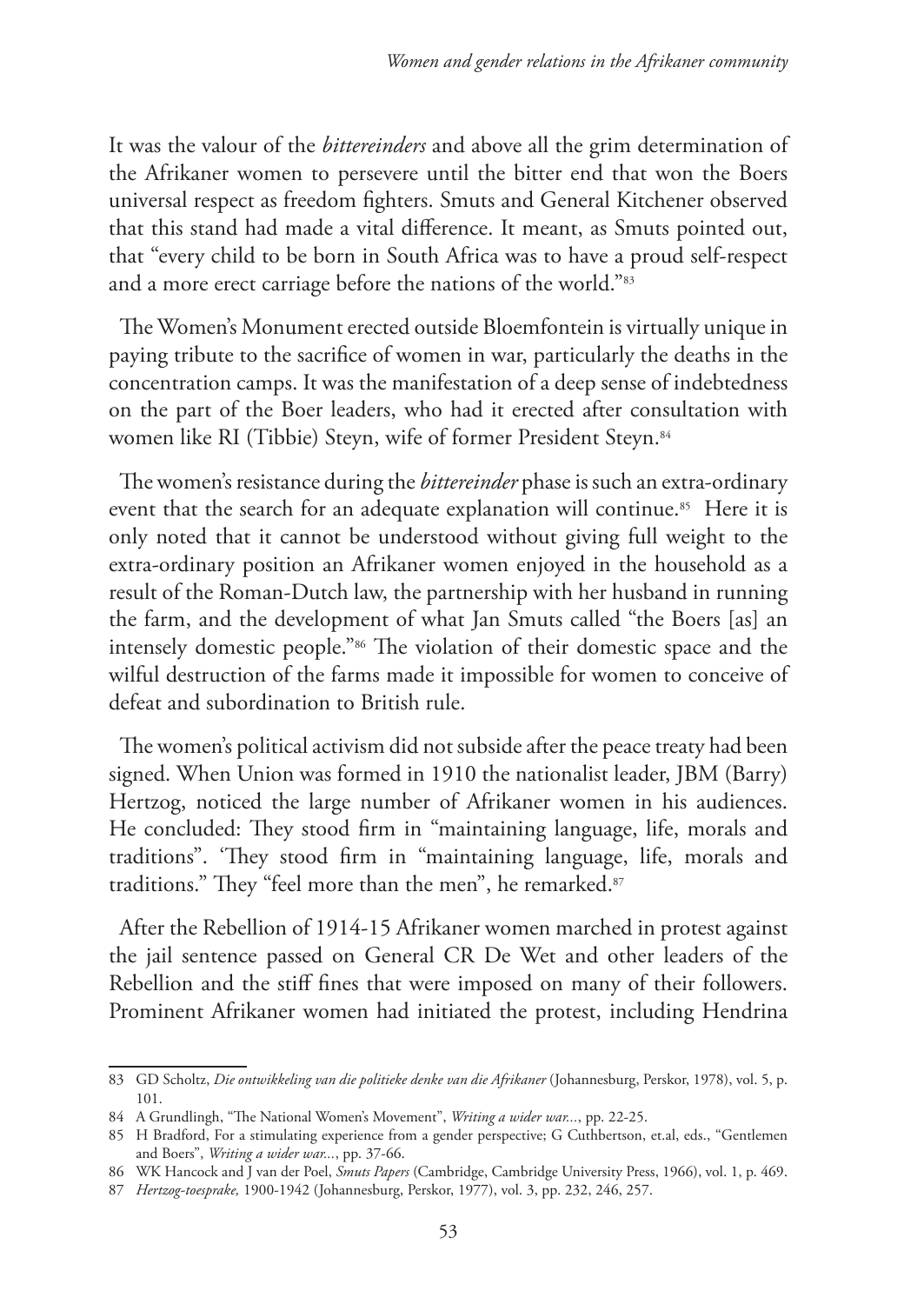Joubert, wife of Commandant-general Piet Joubert, and FG (Nettie) Eloff, a grandchild of President Paul Kruger. They called on "mothers and sisters" to assemble in Church Square in Pretoria. Some four thousand women marched in rows of seven to the Union Building, where they presented a petition to

Lord Buxton, the Governor-general.<sup>88</sup> After the rebellion Hertzog declared: "Perhaps they were the greatest rebels." He concluded with a warning: "If one ignores the voice of Afrikaner women, one would land this country in a political hell."89

## **Women and modernisation**

South Africa entered its period of industrialisation with the discovery of minerals in the last quarter of the nineteenth century. There was a rapid growth of towns and cities, an increase of newspapers, books and journals, an expansion of trade and industry, and the education system was modernised. By the early 1870s three distinct categories of Afrikaner women could be discerned. The first were girls and women in affluent families who were educated in English and were increasingly using English in their correspondence. The second category was poorly educated women in towns who were unable to read or write properly in either English or Dutch. Thirdly there were large majority of women, living mainly on subsistence farms, who had little schooling and spoke only Afrikaans.

Afrikaner women were all profoundly affected by developments between the 1870s, when modernisation began to accelerate, and 1930, when white women received the vote. The most important was a change in the law of inheritance in order to promote stability of landowning and capital accumulation. In 1874 the Cape Colony government abolished partible inheritance, based on the rule of equal shares, and replaced it with primogeniture. Alfred Milner introduced primogeniture in the ex-republics after the Anglo-Boer War, despite considerable opposition.<sup>90</sup>Although the convention of equal shares persisted for some time, it was no longer obligatory to make the children equally share half the estate. Invariably the result was that the daughters received a smaller share than had been the case under the Roman Dutch law.

<sup>88</sup> A Grundlingh and S Swart, *Radelose rebellie: Dinamika in die 1914-15 Afrikanerrebellie* (Pretoria, Protea Boekhuis, 2009), pp. 63-64.

<sup>89</sup> A Grundlingh, *"'Hendsoppers' en 'Joiners'"*, pp. 142.

<sup>90</sup> W Dooling, *Slavery, emancipation and colonial rule*, p. 36.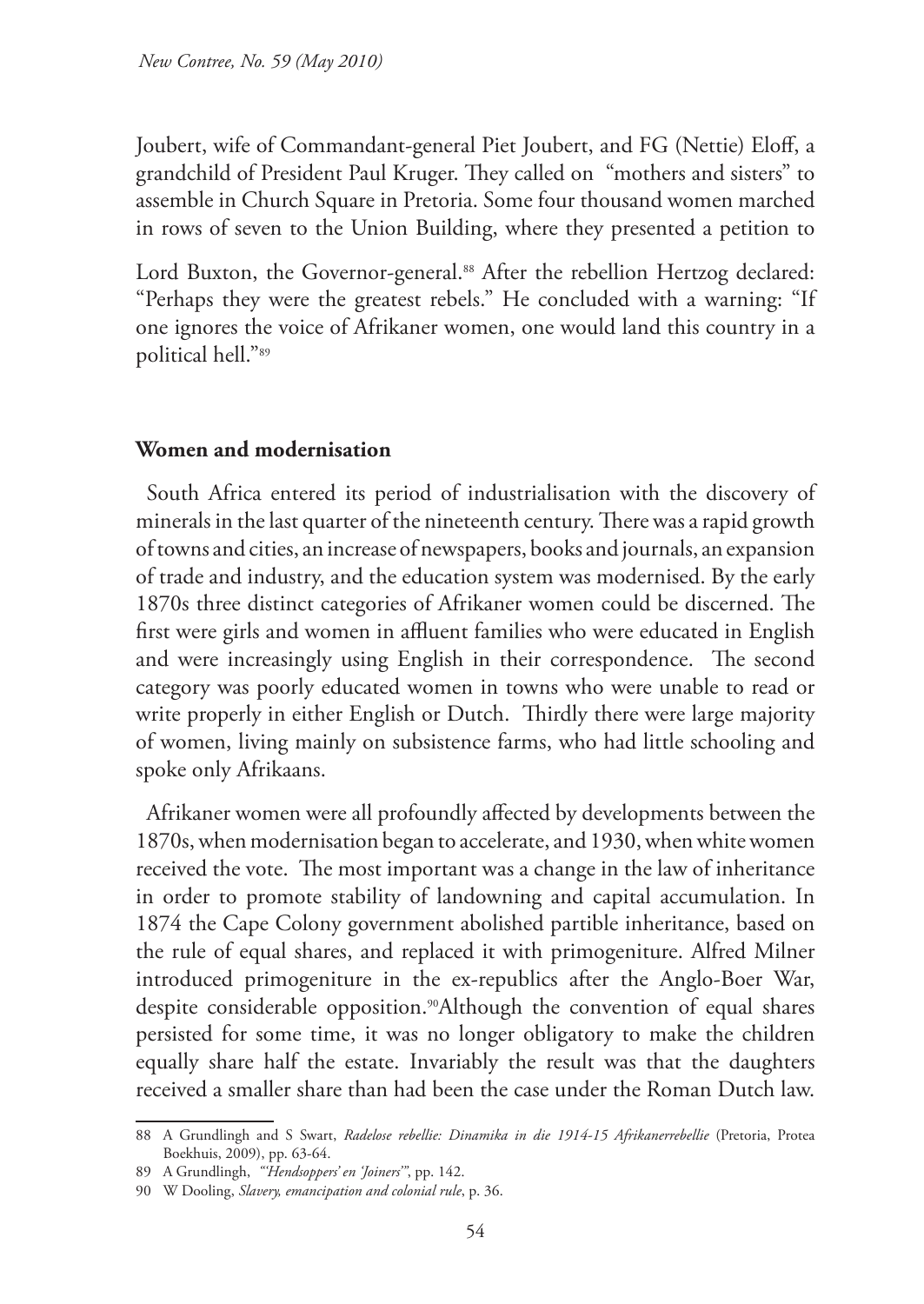Increasingly they had to move to the towns and cities in search of a livelihood.

Another development was the modernisation of education. Until the early 1870s the level of education provided to Afrikaner girls was very low, while that of boys, with the exception of two or three schools, was not much better. The leading figures in the Dutch Reformed Church interested in educational reform believed that an English-medium education was the only realistic option. Insisting that girls had a right to a proper education, NJ Hofmeyr, professor of the Theological School, in 1874 pleaded for government assistance in view of the fact that "the civilisation of a people depends more upon the culture of the women than the men."91

The leading reformer of education was the British-born Andrew Murray, moderator of the DRC and minister of the Wellington congregation, who attracted excellent American teachers for private schools for Afrikaans girls belonging to his church. He also helped to found the Huguenot Seminary that opened in Wellington in 1874. This institution would later found Bloemhof High School in Stellenbosch and would also acquire a girls' high school in Paarl, later called La Rochelle, as a branch institution.

The Afrikaans journalist and writer MER, who was in high school in the early 1890s, argued that there was a clear difference between the British and the American female teachers sent out to teach in South Africa. American teachers would never break down a child's self-respect or view by viewing with contempt the language he or she spoke. British teachers, by contrast, were inclined to be status conscious and were quick to disparage Afrikaans.<sup>92</sup>

From the 1890s education for Afrikaner girls made rapid strides. Growing numbers enrolled for secondary school, and by the end of the century some were going on to college where they received the B.A. degree. With men reluctant to become teachers, teaching was the one career open to women. In 1905 the top official of the Cape education department reported: "In truth it has become the proper thing among the fairly well-to-do farming class that the daughters of the family on completing their education should go out and teach for three or four years."93

<sup>91</sup> JJF Joubert, "Die Geskiedenis van Bloemhof" (M.Ed. dissertation, University of Stellenbosch, 1945), p. 10.

<sup>92</sup> University of Stellenbosch library, Manuscripts collection, ME Rothman, Papers, Speech given to Women's Enfranchisement League, 1926: MER, *My beskeie deel*, pp. 58-62.

<sup>93</sup> IH Weder, "Die geskiedenis van die opvoeding van meisies in Suid-Afrika tot 1910" (M.Ed. diss., University of Stellenbosch, 1938), pp. 104-105.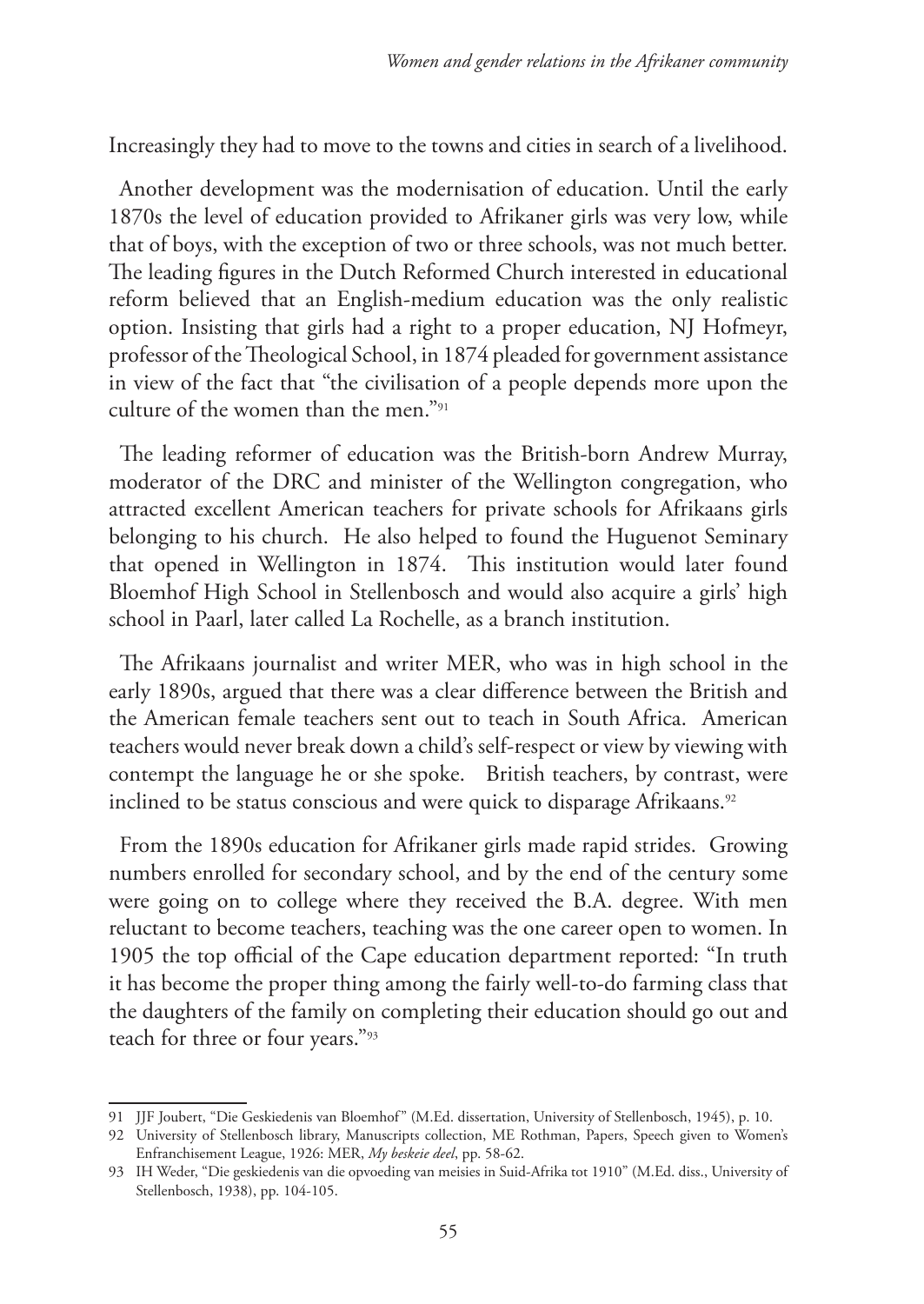Yet another development was the rise of nationalist organisations and publications. It is instructive to conceive of nationalism as built on the ideas of a patriarchal family and a fraternity or brotherhood of men. In this scheme of thought the traditions of the "forefathers" were passed down through the generations to young men who are deemed to be the heroic protectors of the women and of the purity of the nation. The women were seen as the reproducers of the nation and the protectors of tradition and morality. Men had the obligation to shield them from public controversy and embarrassment, while women had to concentrate on the welfare of their husband and children.<sup>94</sup>

The architects of the first Afrikaner political movement were nationalists in this mould. In 1875 eight men, led by SJ du Toit, minister in the town of Paarl in the Western Cape, founded the Genootskap vir RegteAfrikaners (Association of True Afrikaners). The GRA published the Afrikaans paper *Di Patriot*, and several Afrikaans books, including a history and a volume of poems*.* From the outset *Di Patriot* refused to publish poems submitted in Afrikaans by women, which raises the question whether the decision was informed primarily by misogyny or the special circumstances in which the GRA operated.

Misogyny characterised the thinking of Du Toit, who wrote the following, citing the Biblical book Nehemiah 13 verses 23-28 <sup>95</sup>:

Seduction and degeneration usually slips in by means of the woman. Virtually every heresy counts women among its first adherents and most fiery disseminators. When they could not eradicate our nationality openly in our church and the state they directed their fire at our families. They took our daughters and educate them in American and other schools, in order to denationalise the future mothers of our generation and their children.

Du Toit was influenced by conservative Protestant Dutch literature of the nineteenth century that was suffused with old-fashioned Biblical misogyny.96 However, his comments must also be seen against the background of the GRA's objectives of elevating Afrikaans to the level of a literary language and of rehabilitating lower income white Afrikaans-speakers. Poems sent from Huguenot Seminary in the neighbouring town of Wellington were unlikely to serve any of these purposes. Almost all the girls came from upper class homes.

<sup>94</sup> T Mayer, (Ed.), *Gender ironies of nationalism: Sexing the nation* (London, Routledge, 2000), pp. 1-24.

<sup>95</sup> SJ du Toit, *Nehemia as volkshervormer* (Paarl, DF du Toit, 1985), p. 19.

<sup>96</sup> E Britz and D Pienaar, "Die representatie van die vrou in die verse van die Eerste Afrikaanse Taalbeweging", *Stilet*, xvi, 2, 2002, pp. 217-238.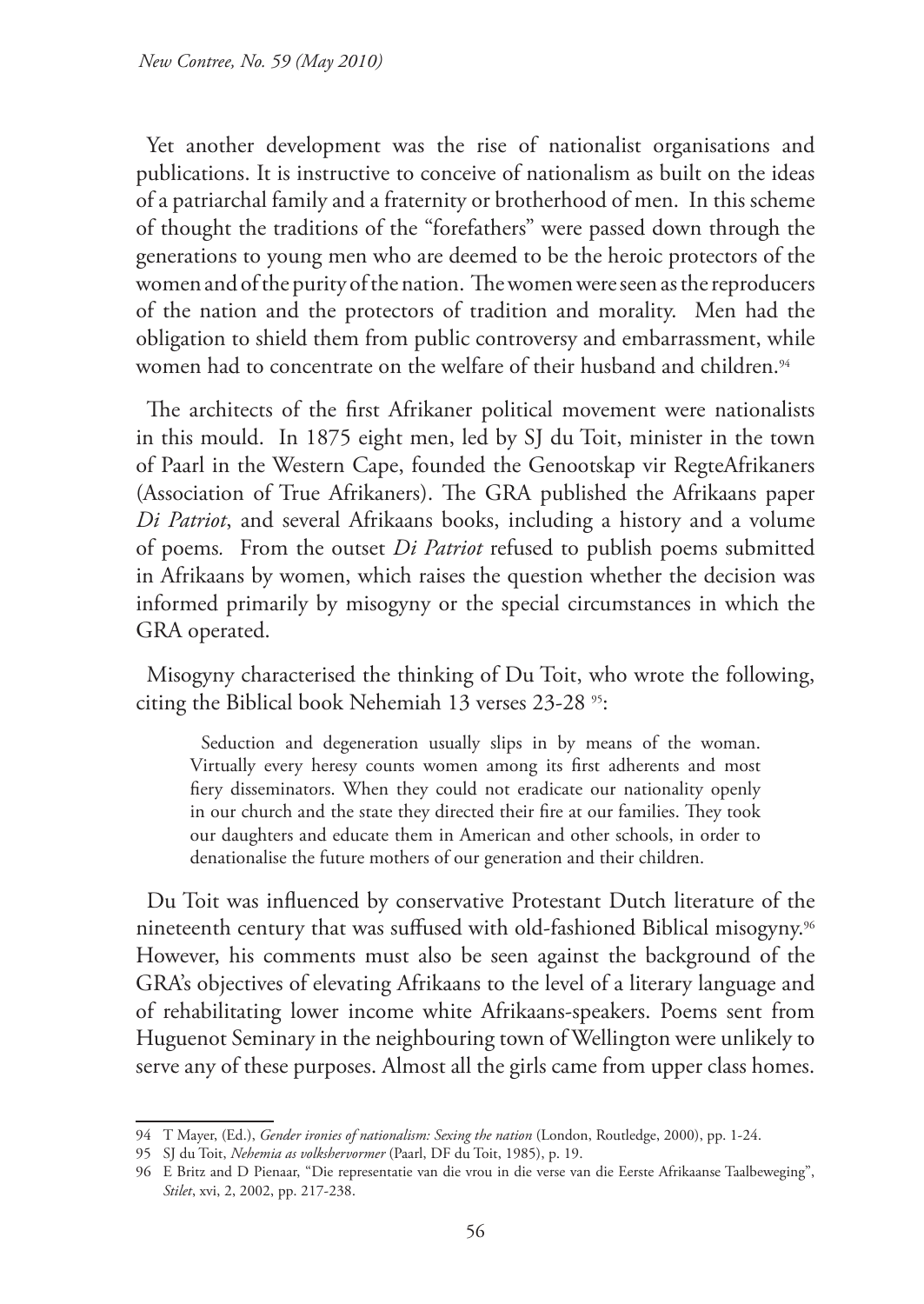At best they considered Afrikaans as a medium for light hearted fun; at worst they saw it as an impure language fit only for working class or coloured people.

The manifestation of an aggressive British imperialism in the Jameson Raid and the South African War shocked Cape Afrikaner girls who attended English-medium private schools. Among them were Petronella van Heerden, who would become a physician feminist, and M.E. Rothman, who would later write under the name MER. Later in their life they both gave an account of how they suddenly discovered that underlying these actions of imperialist politicians was a profound contempt for "Boers" or Afrikaners. Both of them turned to a variant of Afrikaner nationalism that rejected the misogyny of Du Toit and some of his allies.

During the South African War some ten thousand Cape Afrikaners became rebels by joining the republican forces but Afrikaner men in general were quiescent. It was Afrikaner women who organised and attended the fourteen protest meetings that took place during the war at which imperialism was denounced. After the war the women regrouped first. Well before men founded the first cultural organisations they established welfare organizations to address the needs of the poor Afrikaners. They were the Afrikaanse Christelike Vrouevereniging in the Cape Colony, the Oranje Vrouevereniging in the Orange River Colony, and the Suid-Afrikaanse Vrouefederasie in the Transvaal Colony. Women ran these organizations entirely separately from the Dutch Reformed Church's all-male hierarchy.97

# **Women and the vote**

Although Afrikaner women held a strong and secure place in the family, particularly on the farms, their public position was weakened by a long history of discrimination. From the beginning of European settlement at the Cape a gendered definition of political rights and offices applied, with access to office in the state and church open only to European men. This continued under British rule. Women were excluded from the vote in both the liberal Cape constitution of 1853 and the constitutions of the Boer republics.

<sup>97</sup> M du Toit, "The Domesticity of Afrikaner nationalism: 'Volksmoeders' and the ACVV, 1904 –1929", *Journal of South African Studies*, 29, 1 (2003), p. 175.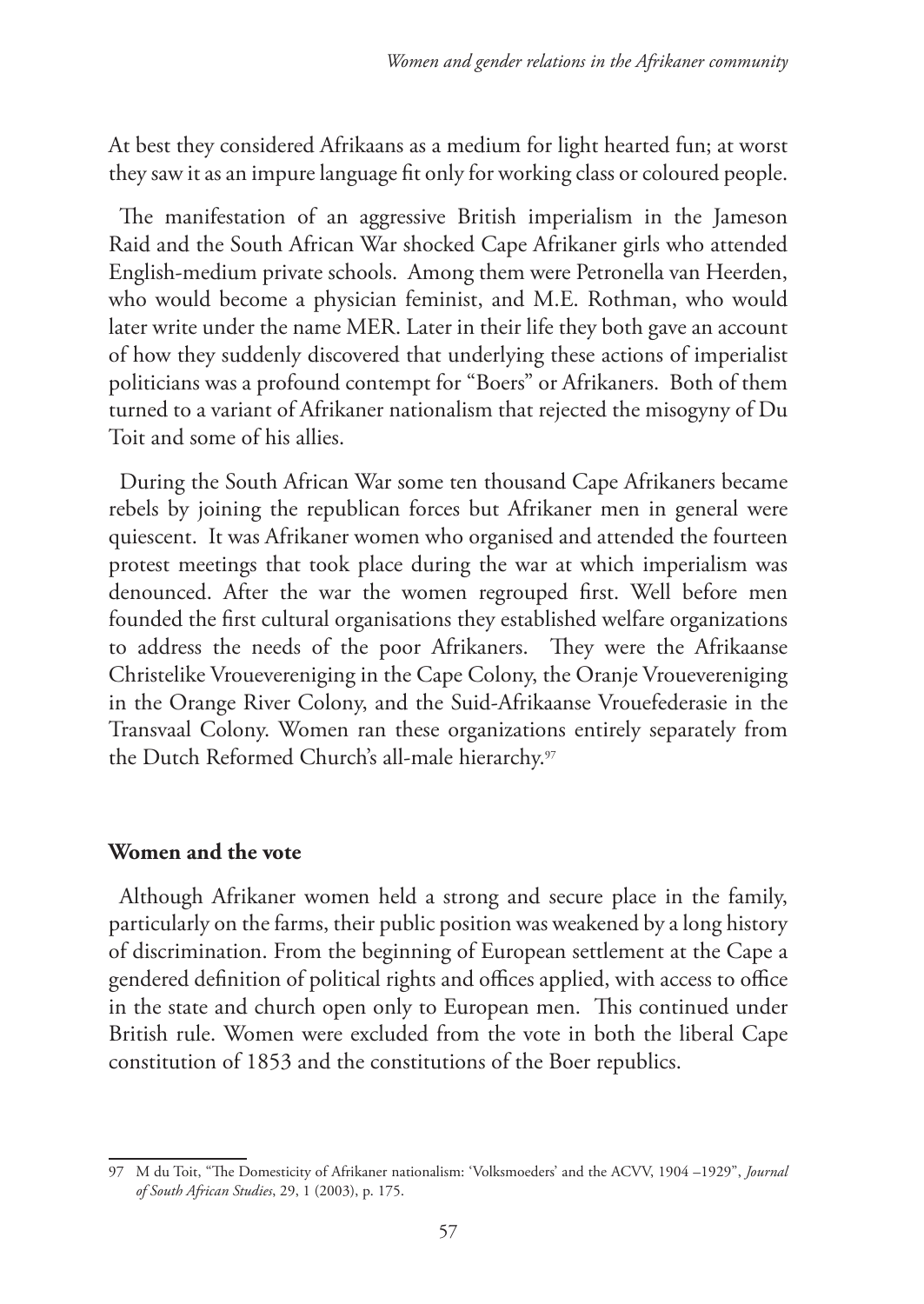By the end of the century the opposition to women's rights seemed to have grown. It was probably a response to growing assertiveness by women in other parts of the Empire.

In 1898 laughter greeted a suggestion in the Cape Parliament that women be allowed to vote.<sup>98</sup> Paul Kruger never contemplated enfranchising the Afrikaner women, thus creating a clear electoral majority, which would have been a masterstroke against the efforts of Alfred Milner to provoke war. John X Merriman, a leading liberal politician, made what a historian called the "characteristic assertion" that women were quite unfit to exercise the vote.<sup>99</sup>Of all the leading politicians President Steyn stood virtually alone as a strong and outspoken champion of the vote for white women.100

By the turn of the century Merriman made an intriguing statement: "Oddly enough in South Africa the [Afrikaner] women have always exercised a great influence. I say "oddly" because they are so utterly opposed to the modern view of 'women's rights'."101 By the modern view he meant the views of suffragette movement that originated in Britain in the last decades of the nineteenth century. Frustrated by pervasive gender discrimination, the suffragettes formed a mass movement of predominantly urban, middle class women to win equal rights and opportunities for women.

Very few Afrikaner women joined when English-speaking women in South Africa began campaign for the enfranchisement of women early in the twentieth century. For the start they suspected that that the suffragettes in South Africa were above all interested in projecting the extension of the vote to women as part and parcel of a programme of imperial reform that had to serve as a justification for the war.

Afrikaner women only began pressing for the vote in the late 1920s Both Olive Schreiner and MER, who had become one the first full-time social workers, made revealing comments about the reason why women in some societies refrain from insisting on political rights for women. After telling the story of an illuminating conversation she had with a traditional African woman who stoically had endured polygamy and other disadvantages, Schreiner recorded this important observation: Women of no race or class would ever rise in a

<sup>98</sup> JL McCracken, *The Cape parliament, 1854-1910* (Oxford, Clarendon Press, 1967), p. 29.

<sup>99</sup> LM Thompson, *The unification of South Africa* (Oxford, Clarendon Press, 1960), p. 344.

<sup>100</sup> K Schoeman, *In liefde en trou; Die lewe van pres. en mev. MT Steyn* (Cape Town, Tafelberg, 1983), p. 124.

<sup>101</sup> SB Spies, "Women and the war", P Warwick, ed., *The South African War*, p. 162.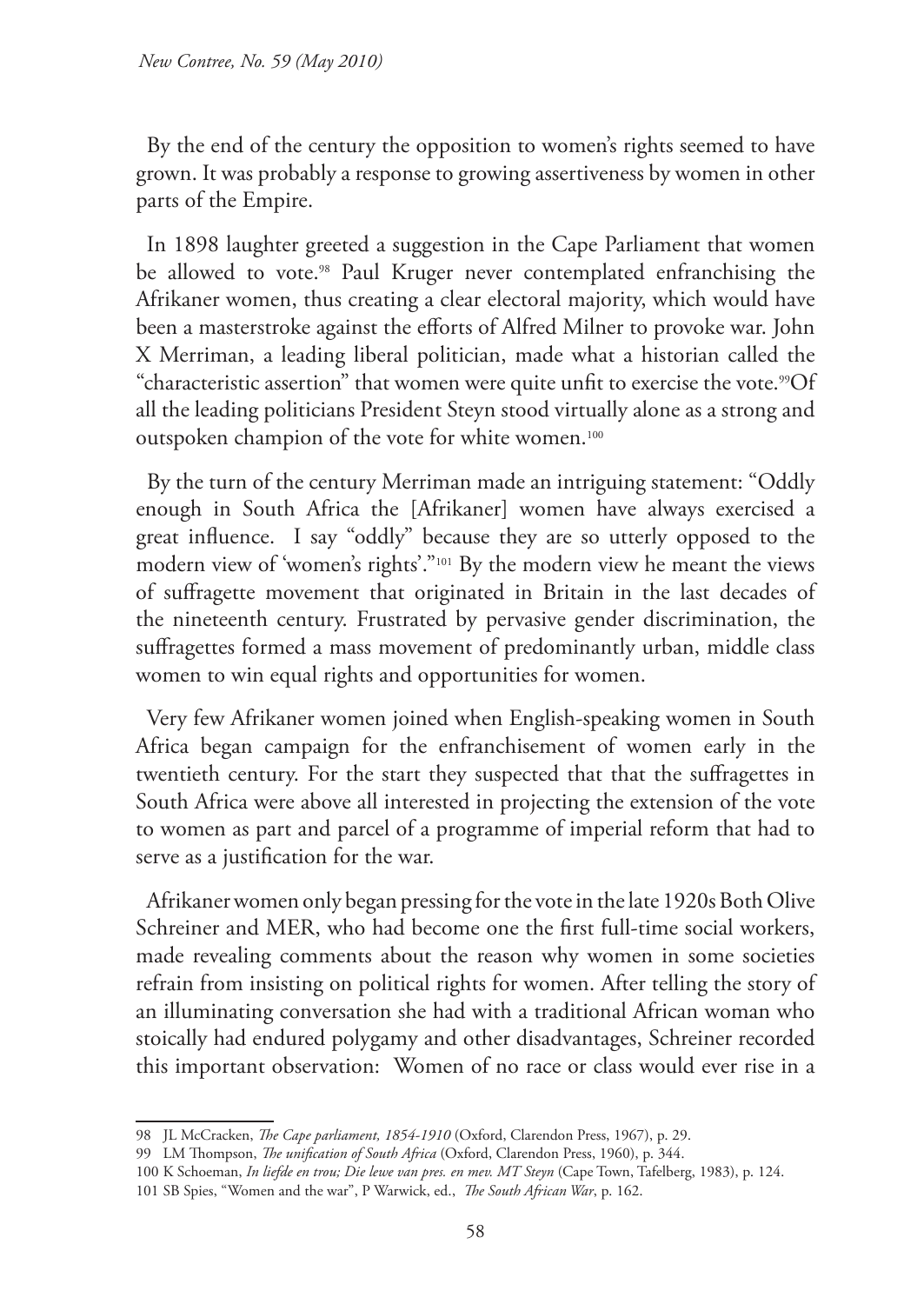revolt or attempt to bring about a revolutionary adjustment to their situation in their community while the community's welfare requires their submission. That stance would only end when changing conditions in a society made women's acquiescence in the discrimination against them "no longer necessary or desirable".102

In 1922 MER wrote that Afrikaner women believed there were greater priorities than getting the vote. Of overriding importance were regaining the freedom of Afrikaners as a "conquered people", the *taalstryd* and addressing the impoverishment, "neglect and degeneration of Afrikaner people." The vote for women did not appear to be an important factor in addressing these grave crises. She added that the campaign to enfranchise women had been imported from Britain, and that in South Africa it had been propagated by English-speaking women who "cared little about the issues of vital concern to Afrikaners."103

Afrikaner women refused to join the suffragette movement in great numbers but many gave enthusiastic support to associations for women's rights founded within the framework of the Afrikaner nationalist movement. After the Vroue Nasionale Party had been formed its mouthpiece, *Die Burgeres,* remarked that the NP leadership did not anticipate the force it would unleash when it called on the women to organise their own political party.104

In 1930 white women were enfranchised, but this important step was soon eclipsed by Fusion in 1934 and the rise of a radical Afrikaner nationalist movement dominated by men. Men now led the struggle for the advancement of Afrikaans and the rehabilitation of the poor, leaving church membership, charity work and domestic chores to Afrikaner women. Between 1934 and 1994 fewer than ten Afrikaner women went to Parliament and Rina Venter, the first cabinet minister, was only appointed in1989, the same year that the men in her party decided to give up exclusive white power.

# **Conclusion**

Along with other women on both sides of the Atlantic, Afrikaner women were denied public office and the vote for more than two centuries after the

<sup>102</sup> O Schreiner, *Women and labour* (London, T Fisher Unwin, 1911) pp. 13-14.

<sup>103</sup> JC Steyn, *Die honderd jaar van MER* (Cape Town, Tafelberg, 2004), pp. 177-180; MER, *My beskeie deel,* p. 226. 104 L Vincent, "Afrikaner nationalist women's parties", *South African Historical Journal*, 40, 1999, p. 84.